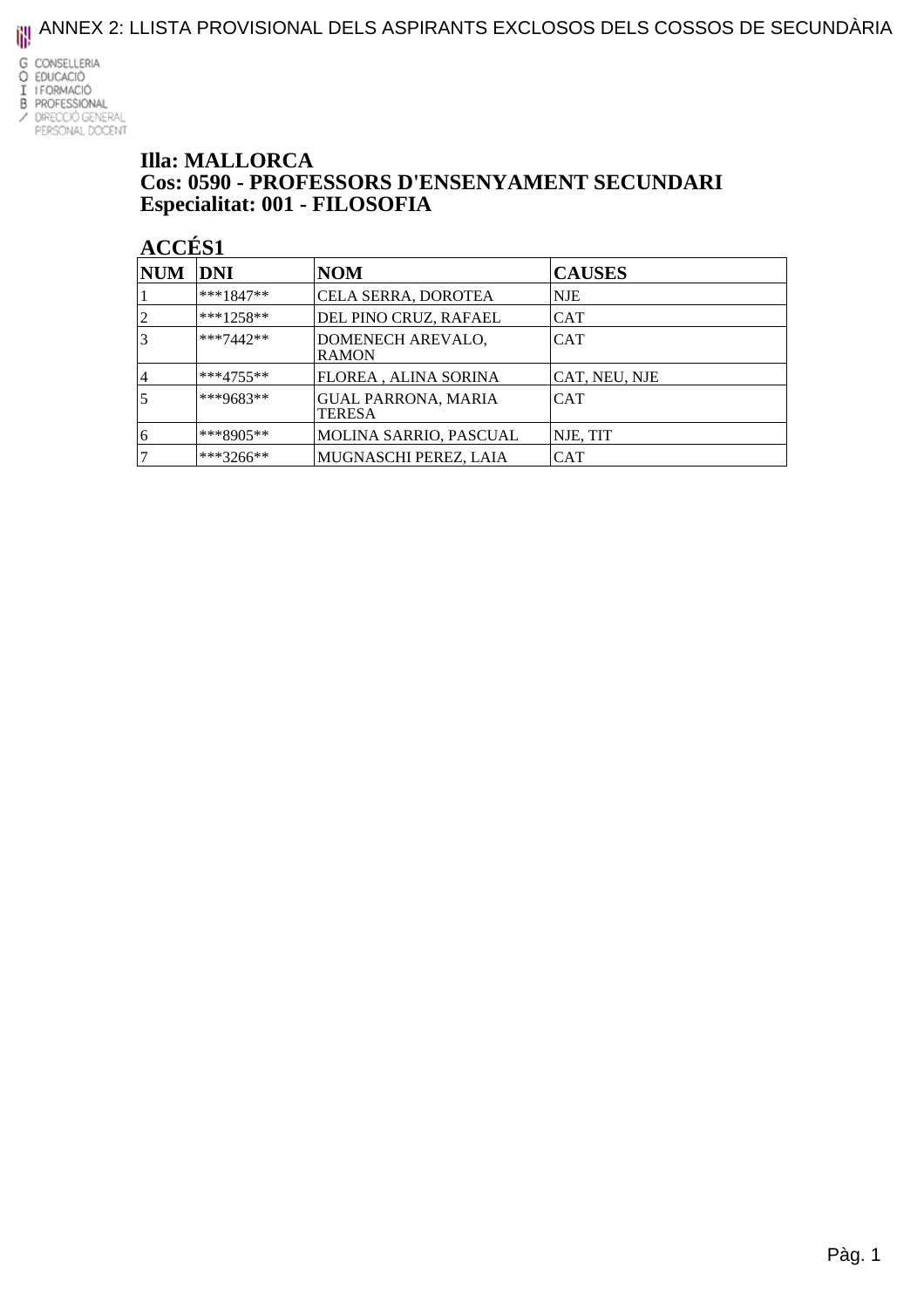### **Illa: MALLORCA Cos: 0590 - PROFESSORS D'ENSENYAMENT SECUNDARI<br>Especialitat: 001 - FILOSOFIA**

| NUM DNI |             | <b>NOM</b>                           | <b>CAUSES</b> |
|---------|-------------|--------------------------------------|---------------|
|         | $**2303**$  | BLANQUER GENOVART,<br>IMARIA ANTONIA | <b>NDI</b>    |
| n       | $***3618**$ | <b>VENY MIRO, ANDREU</b><br>IGABRIEL | <b>NDI</b>    |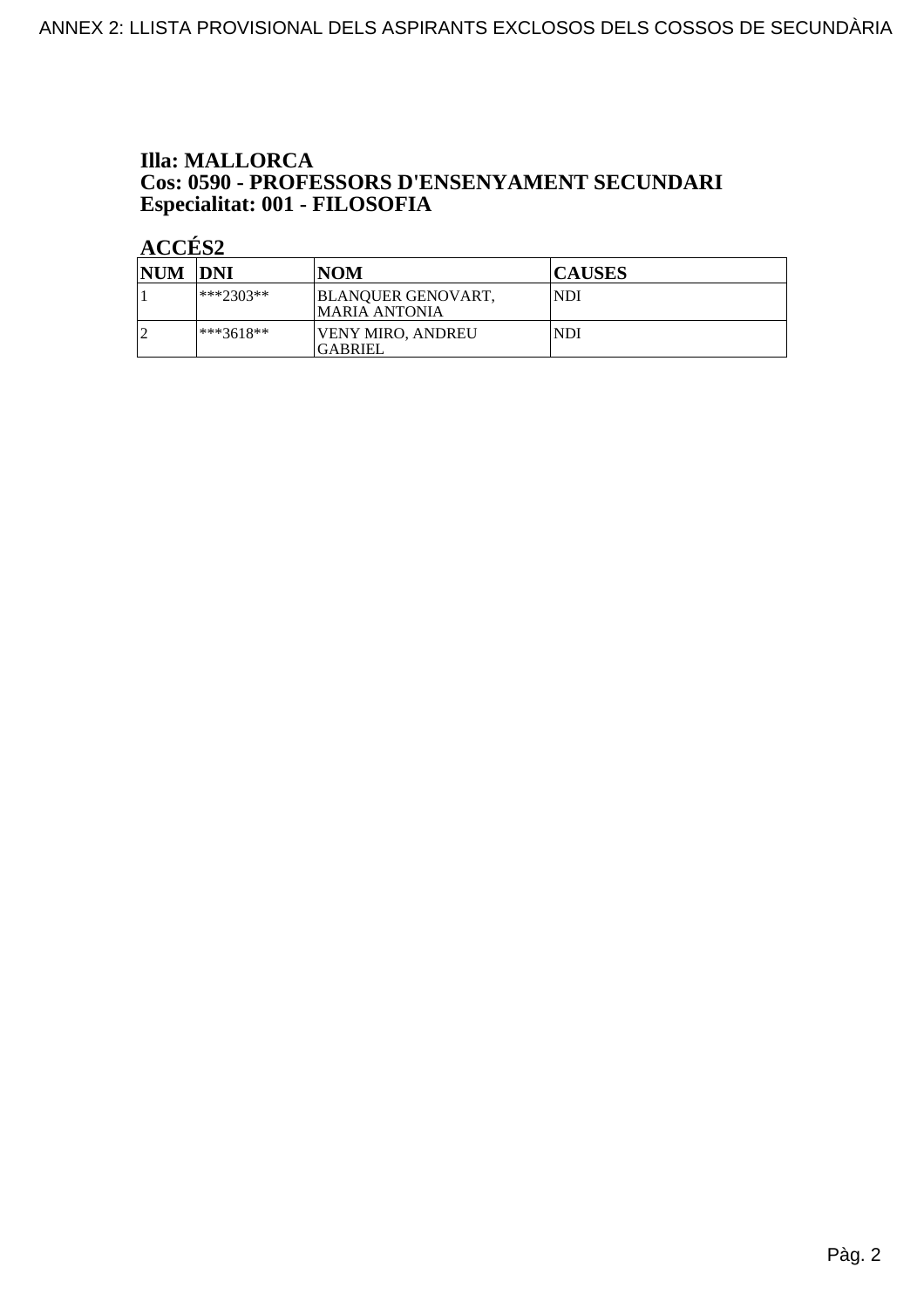### **Illa: MALLORCA Cos: 0590 - PROFESSORS D'ENSENYAMENT SECUNDARI<br>Especialitat: 003 - LLATÍ**

|            | .          |                                    |               |  |
|------------|------------|------------------------------------|---------------|--|
| <b>NUM</b> | <b>DNI</b> | NOM                                | <b>CAUSES</b> |  |
|            | ***0110**  | DOMINGUEZ GIROLDI, MIRIAM CAT, NDI |               |  |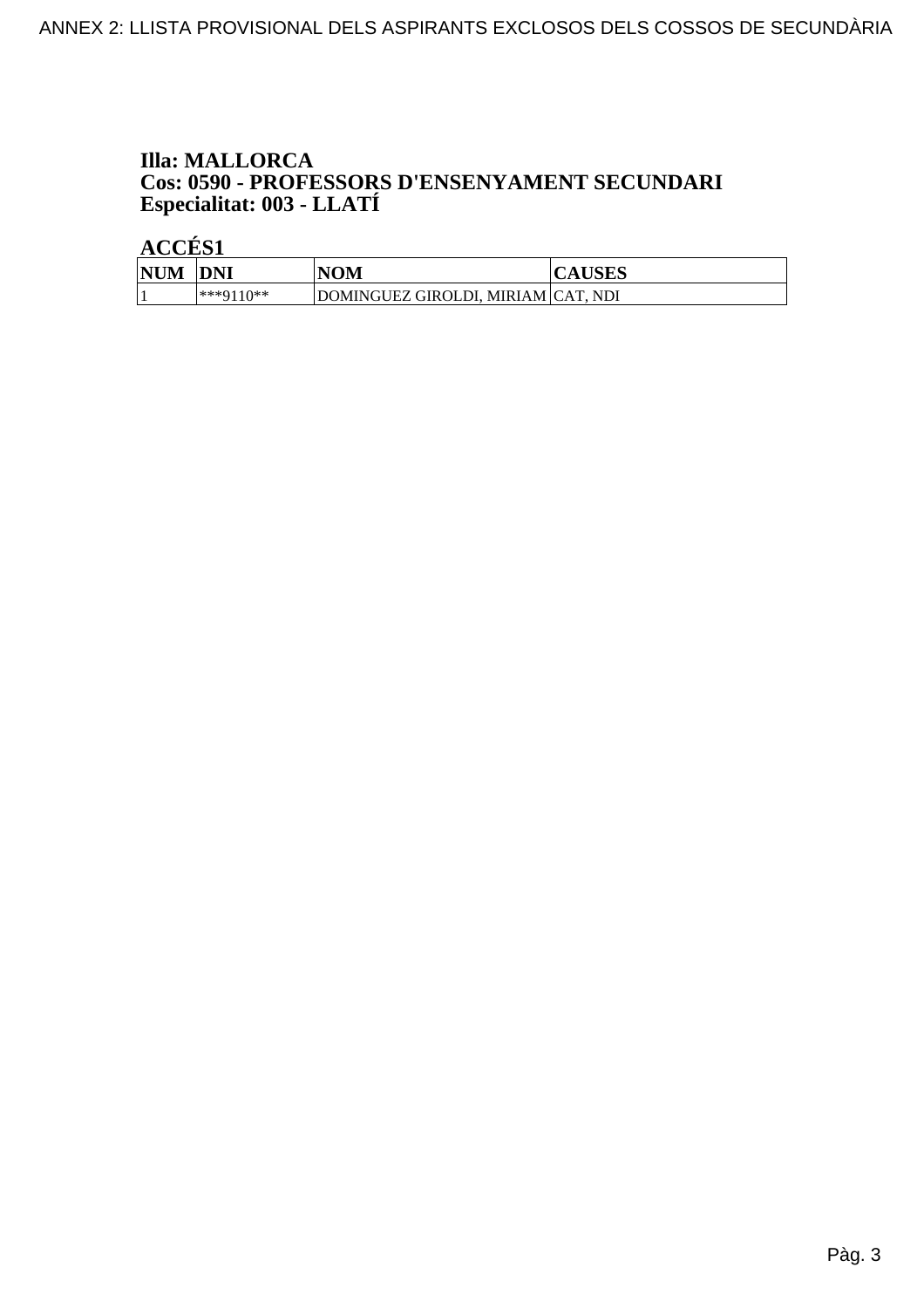#### **Illa: MALLORCA** Cos: 0590 - PROFESSORS D'ENSENYAMENT SECUNDARI Especialitat: 004 - LLENGUA CASTELLANA I LITERATURA

| <b>ACCÉS 1</b> |             |                                              |               |
|----------------|-------------|----------------------------------------------|---------------|
| $\bf NUM$      | <b>DNI</b>  | <b>NOM</b>                                   | <b>CAUSES</b> |
|                | $***0617**$ | ANGELATS LLAMBIAS,<br><b>LORENA</b>          | NJE           |
| 2              | ***9067**   | <b>BARCUDI, YAMILE LAURA</b>                 | NEU           |
|                | ***2012**   | CERDA PEREZ, ANSELMO<br><b>DAVID</b>         | <b>NJE</b>    |
| 4              | ***0546**   | <b>FUSTER TORRES, CARLOS</b>                 | NJE           |
|                | ***3425**   | <b>GOMEZ MAESTRE, JUAN</b><br><b>VICENTE</b> | CAT           |
| 6              | $***1933**$ | SENDRA BALLESTER, REGINA                     | <b>CAT</b>    |
|                | $***8415**$ | TEIXEIRA MESQUIDA, NOELIA                    | <b>TIT</b>    |
| 8              | $***7845**$ | TERRADOS SALVADOR, IRIS                      | NJE           |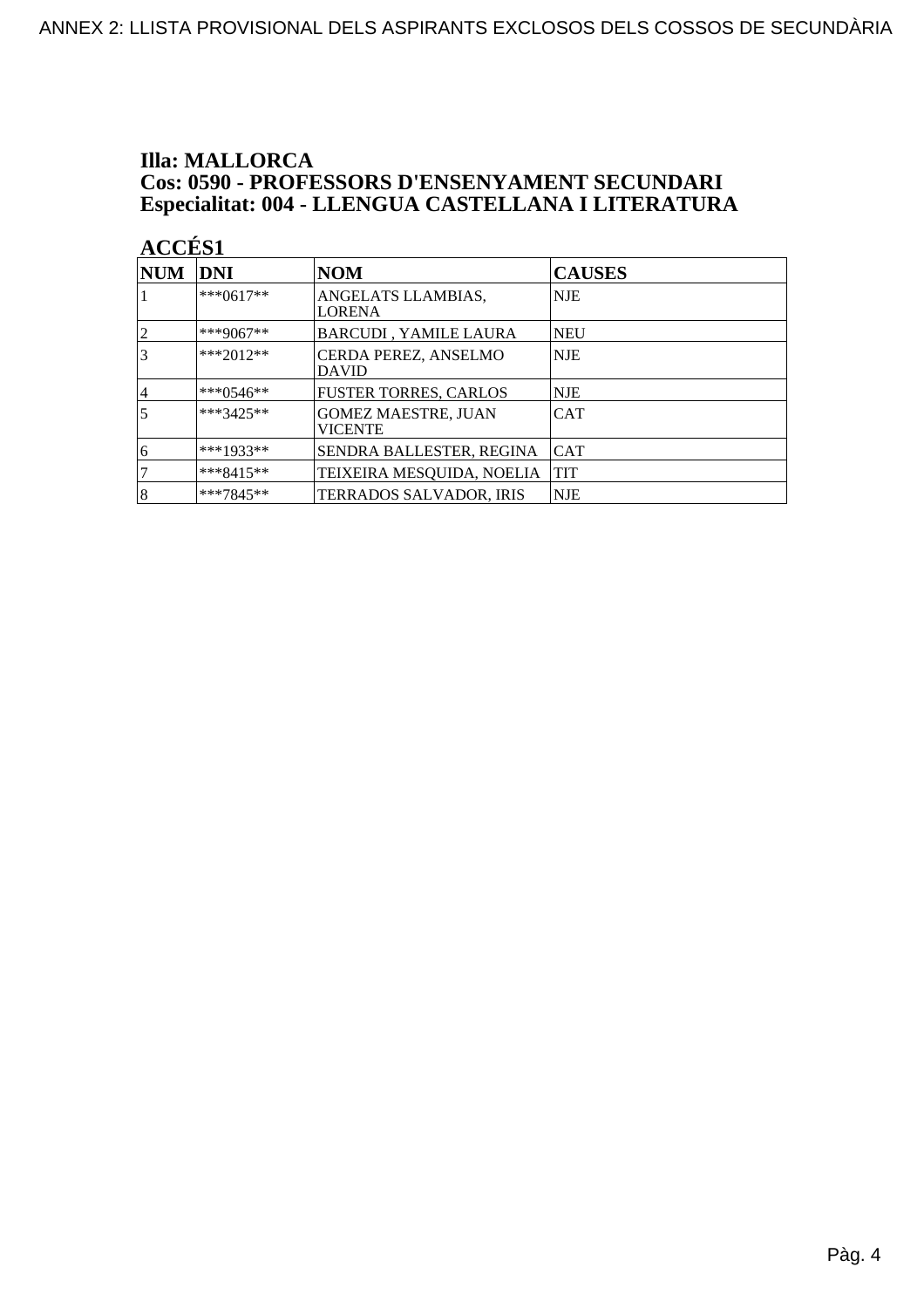### **Illa: MALLORCA Cos: 0590 - PROFESSORS D'ENSENYAMENT SECUNDARI<br>Especialitat: 004 - LLENGUA CASTELLANA I LITERATURA**

| <b>NUM DNI</b> |              | <b>NOM</b>                  | <b>CAUSES</b> |
|----------------|--------------|-----------------------------|---------------|
|                | ***6727**    | CABALGANTE GUASP, JOAN      | NDI           |
|                | $ ***5396**$ | CLAVIJO VICENT, MARTA       | <b>NDI</b>    |
|                | $***5384**$  | GARCIA JIMENEZ, GLORIA      | <b>NDI</b>    |
| 4              | ***3986**    | GENOVARD QUETGLAS,<br>LAURA | <b>NDI</b>    |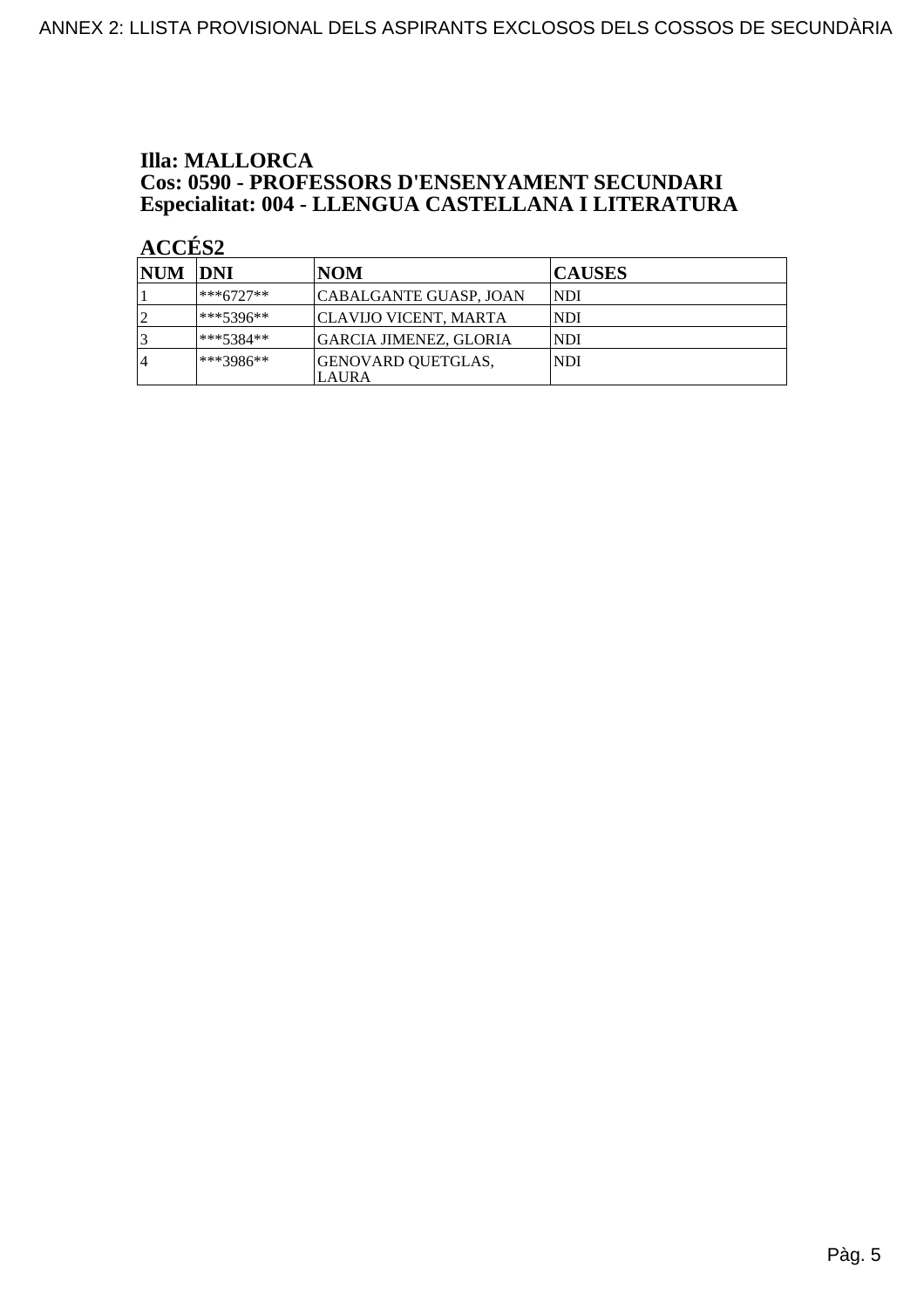#### Illa: EIVISSA **Cos: 0590 - PROFESSORS D'ENSENYAMENT SECUNDARI** Especialitat: 004 - LLENGUA CASTELLANA I LITERATURA

| <b>NUM</b> | <b>DNI</b>    | <b>NOM</b>                                     | <b>CAUSES</b> |
|------------|---------------|------------------------------------------------|---------------|
|            | $ ***6156***$ | GARCIA RODRIGUEZ, CARLOS  DNI<br><b>ADRIAN</b> |               |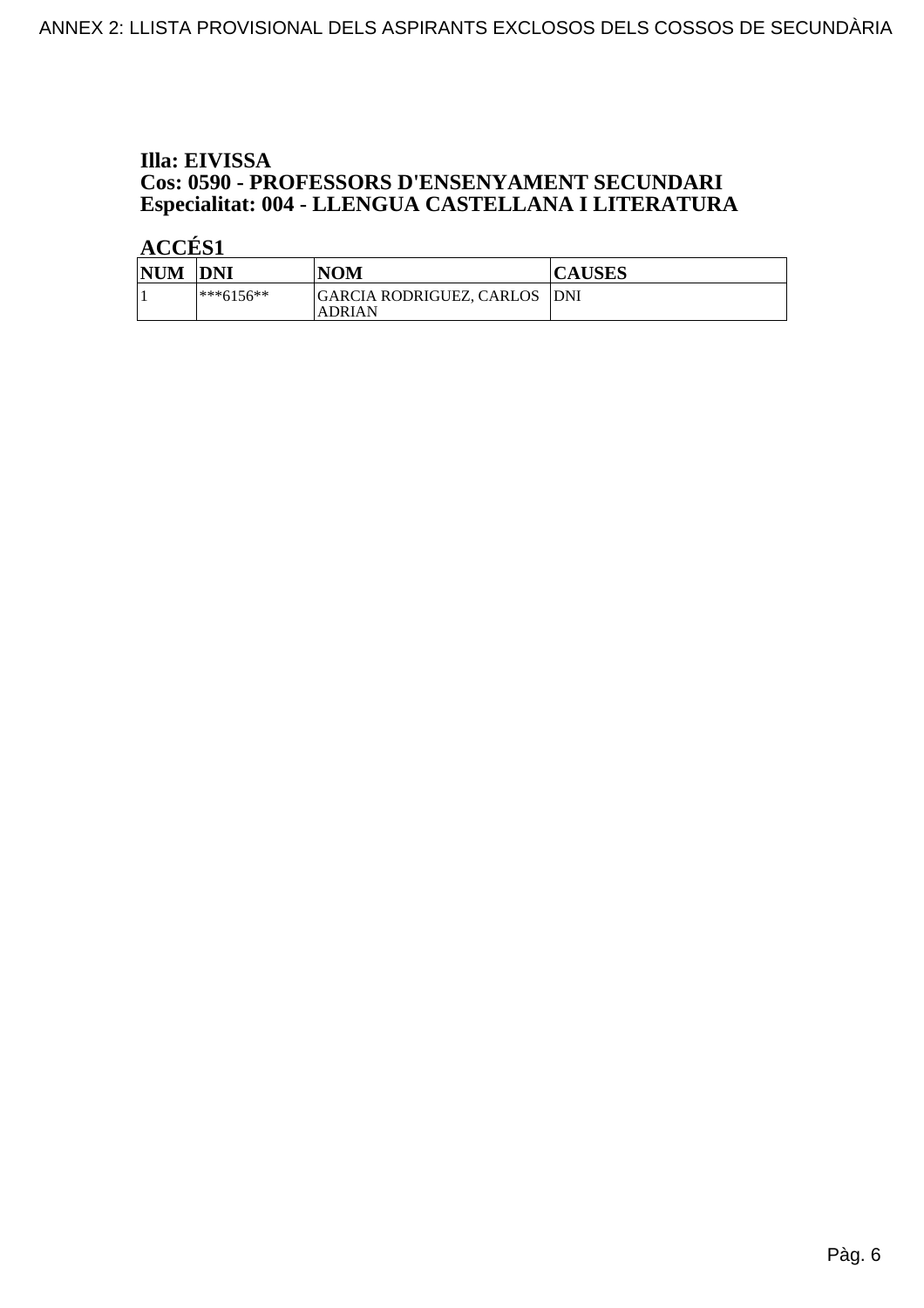#### **Illa: MALLORCA Cos: 0590 - PROFESSORS D'ENSENYAMENT SECUNDARI Especialitat: 005 - GEOGRAFIA I HISTÒRIA**

| <b>NUM</b>     | <b>DNI</b>  | <b>NOM</b>                                | <b>CAUSES</b> |
|----------------|-------------|-------------------------------------------|---------------|
| 1              | ***8697**   | ALCINA ALBORS, JOSEP                      | <b>DNI</b>    |
| $\overline{c}$ | ***9945**   | <b>BONDIA LOPEZ, CARLOS</b>               | <b>CAT</b>    |
| $\overline{3}$ | ***7983**   | BONNIN SANCHEZ, CAYETANO<br>JOSE          | <b>TIT</b>    |
| $\overline{4}$ | ***5398**   | BORRAS ESCANERO, MARTA                    | <b>TIT</b>    |
| 5              | ***1193**   | <b>BUIGUES MESTRE, MARTIN</b>             | <b>CAT</b>    |
| $\overline{6}$ | ***5313**   | CABALLER PUIG, MARTA                      | <b>TIT</b>    |
| $\overline{7}$ | ***1315**   | CANALS SUAU, MAGDALENA                    | <b>NJE</b>    |
| $\bf 8$        | ***0665**   | <b>CASTELL BUJOSA, PERE</b>               | <b>NJE</b>    |
| 9              | ***6286**   | COVAS VIDAL, JOANA AINA                   | <b>TIT</b>    |
| 10             | $***2912**$ | DE LA MORENA FERNANDEZ,<br><b>RICARDO</b> | <b>NJE</b>    |
| 11             | ***5987**   | EL-IDRISSI SOLBES, SALIMA                 | <b>NJE</b>    |
| 12             | ***3642**   | <b>ESCALAS VICENS, MATIAS</b>             | <b>NJE</b>    |
| 13             | ***4966**   | ESCAMILLA IBAÑEZ, JOSE<br><b>DAVID</b>    | <b>CAT</b>    |
| 14             | ***9959**   | <b>GALAN CAMPOS, LUIS</b>                 | <b>CAT</b>    |
| 15             | ***2988**   | <b>GARCIA NOGUERA, CARMEN</b>             | <b>CAT</b>    |
| 16             | ***9688**   | MARTINEZ SANZ, HECTOR                     | CAT, NJE      |
| 17             | *** 5520**  | MARZAL PARDO, ROBERTO                     | DNI, TIT      |
| 18             | $***6408**$ | MONTES RODRIGUEZ,<br><b>MANUEL</b>        | <b>NJE</b>    |
| 19             | ***4060**   | MORAL LAZO, MARIA DEL<br><b>CARM</b>      | TIT           |
| 20             | ***2733**   | PEREZ GONZALEZ, FLORINDA                  | CAT, TIT      |
| 21             | ***2880**   | PONCE DE LEON PASCUAL,<br><b>NURIA</b>    | <b>NJE</b>    |
| $22\,$         | $***5204**$ | PORTA GUTIERREZ, ELISABET                 | <b>NJE</b>    |
| 23             | $***0001**$ | RIOJA GONZALEZ, DANIEL                    | <b>NJE</b>    |
| 24             | ***3661**   | SARIO COLLADO, ZACARIES                   | <b>NJE</b>    |
| 25             | ***1645**   | SERRA VICENS, MARGALIDA                   | <b>NJE</b>    |
| 26             | ***5311**   | SERRANO CEREZO, LUIS ELIAS                | CAT, TIT      |
| 27             | ***1763**   | SERVERA TURNES, RAQUEL                    | <b>NJE</b>    |
| 28             | ***0330**   | <b>SOLAZ JIMENEZ, CARLOS</b>              | <b>NJE</b>    |
| 29             | ***1122**   | TOLEDO SANCHEZ, SERGIO                    | <b>TIT</b>    |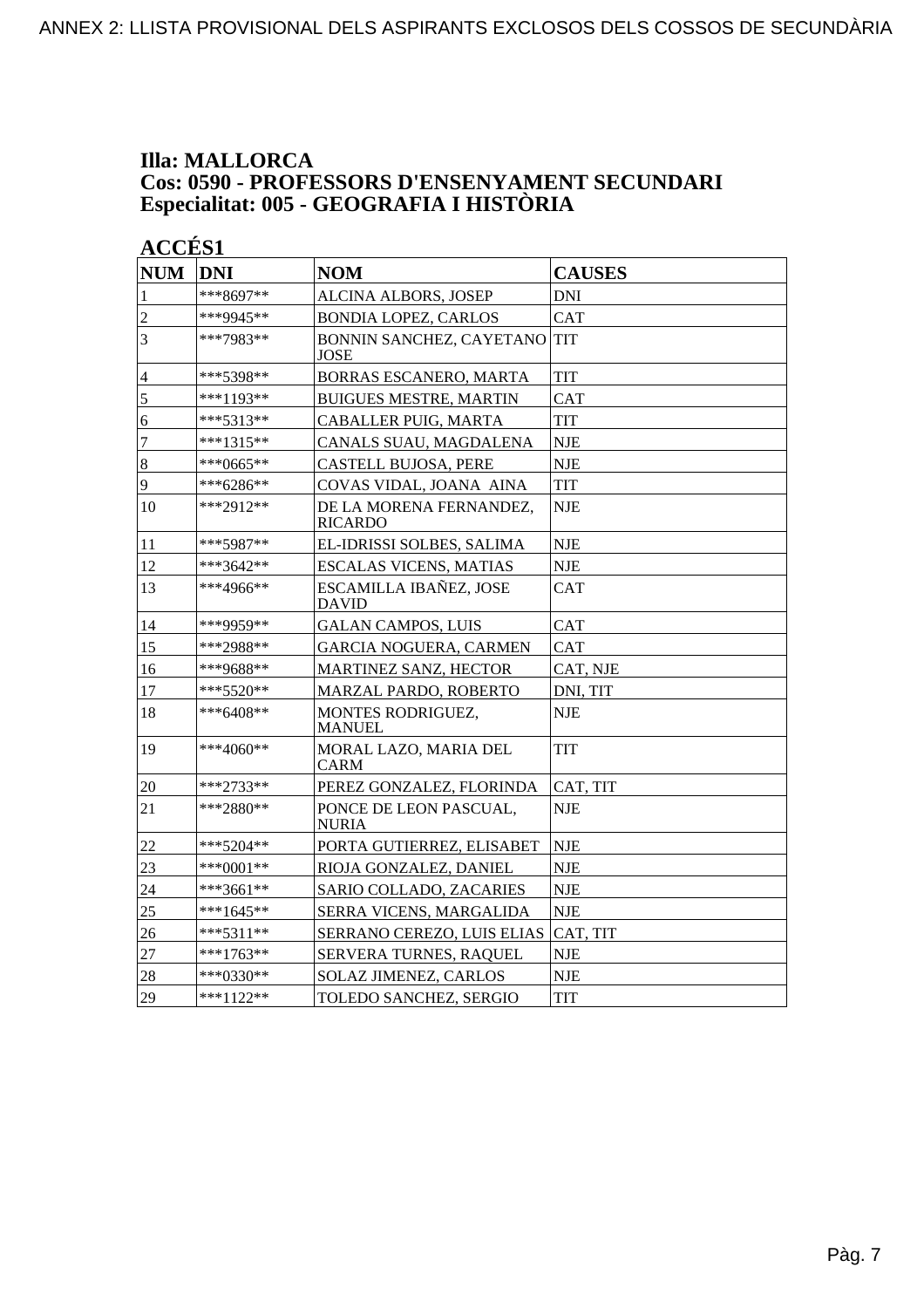### **Illa: MALLORCA Cos: 0590 - PROFESSORS D'ENSENYAMENT SECUNDARI<br>Especialitat: 005 - GEOGRAFIA I HISTÒRIA**

| NUM DNI |              | <b>NOM</b>                                 | <b>CAUSES</b> |
|---------|--------------|--------------------------------------------|---------------|
|         | $***8665**$  | BENNASSAR RODRIGUEZ,<br><b>ANDRES JUAN</b> | <b>NDI</b>    |
|         | $ ***1143**$ | <b>DIAZ PALMER, ANTONIA</b>                | <b>NDI</b>    |
|         | $ ***8671**$ | MORAL CARRUANA, MARIA<br><b>DEL CARM</b>   | <b>NDI</b>    |
| 4       | ***7423**    | TIENDA GUERRA, ALBA                        | NDI           |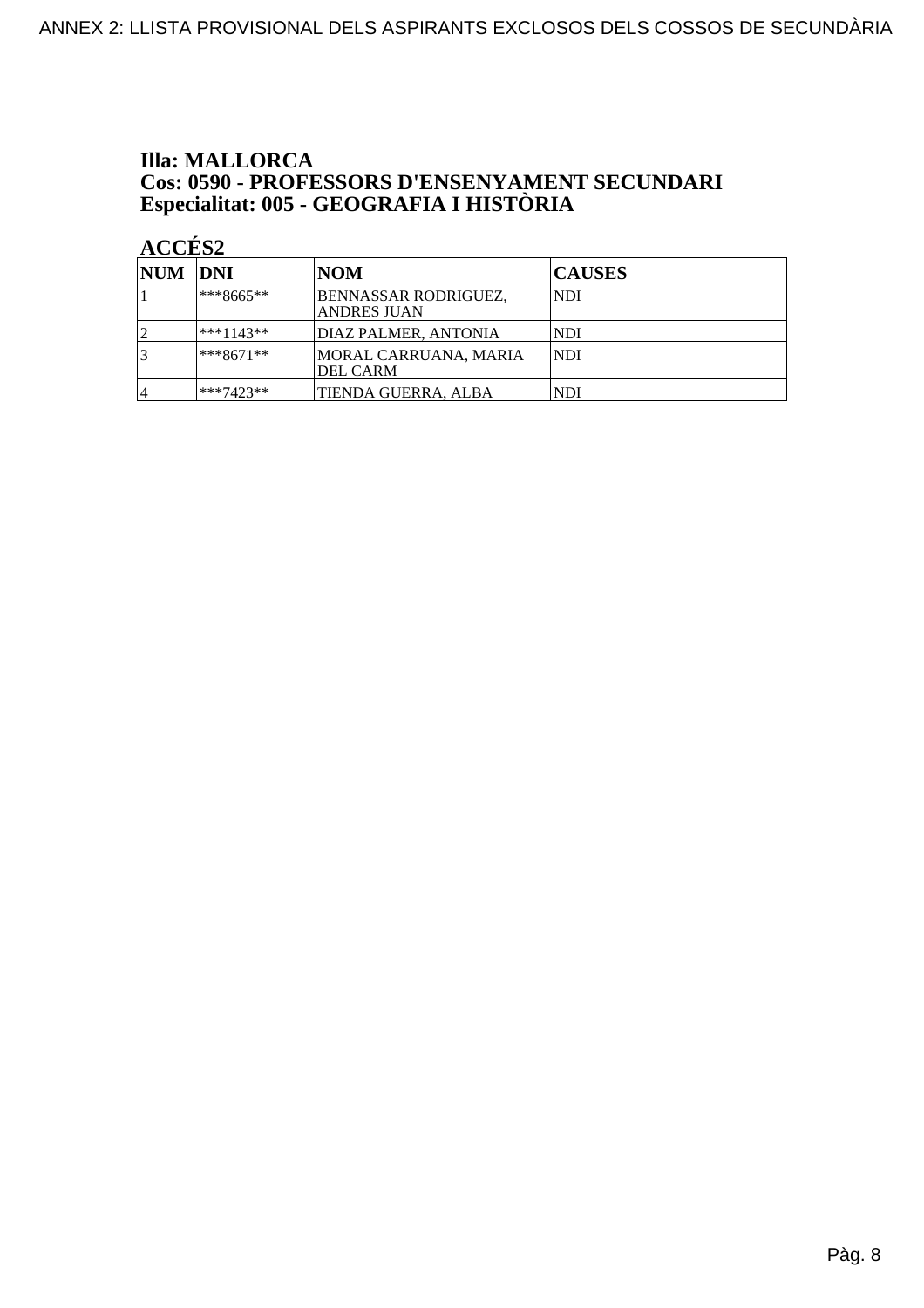### Illa: EIVISSA **Cos: 0590 - PROFESSORS D'ENSENYAMENT SECUNDARI<br>Especialitat: 005 - GEOGRAFIA I HISTÒRIA**

| <b>NUM</b> | <b>DNI</b>  | NOM                                   | <b>CAUSES</b> |
|------------|-------------|---------------------------------------|---------------|
|            | $***4097**$ | MOMPO CABEZUELO, MIGUEL  NJE<br>ANGEL |               |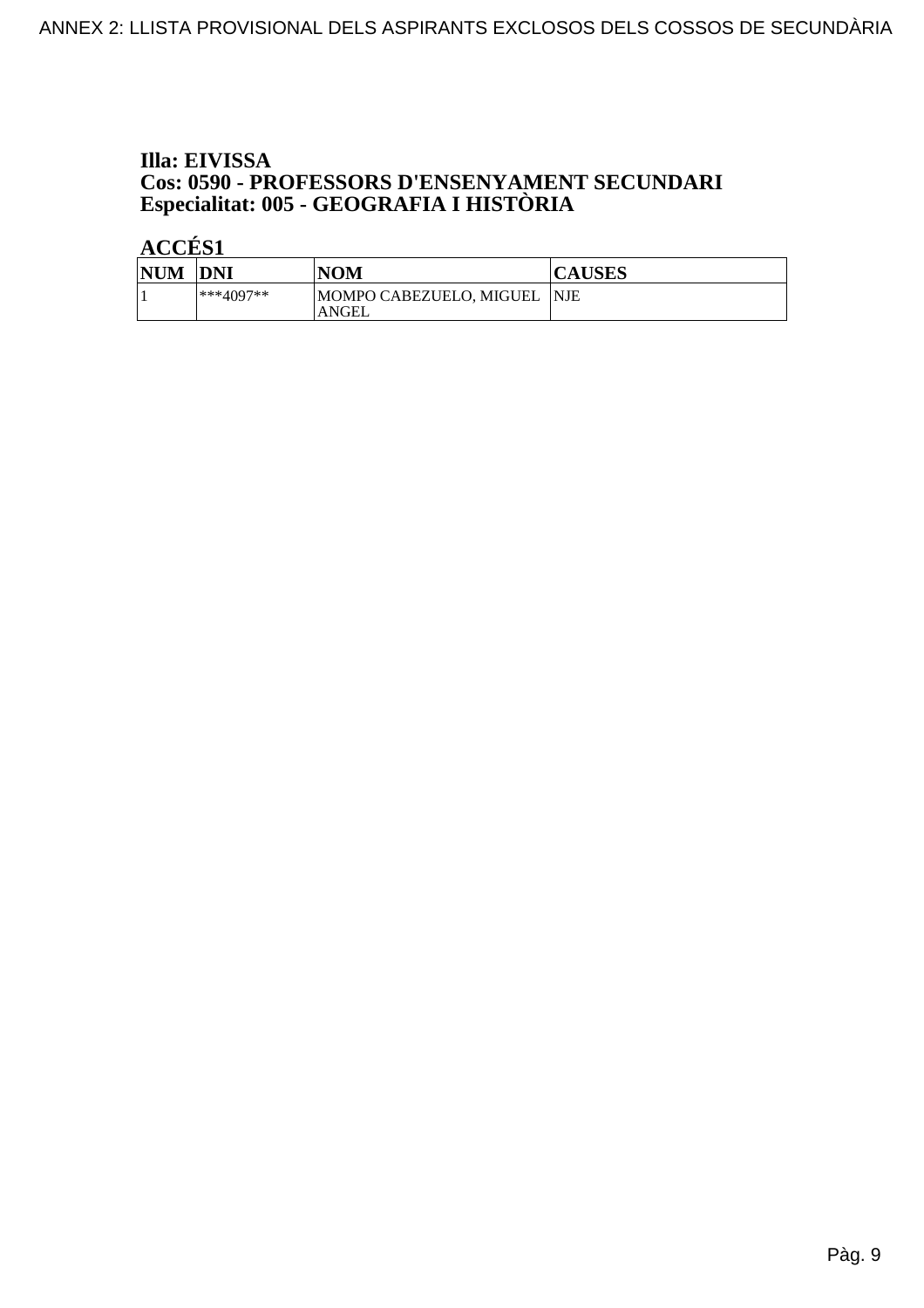### **Illa: MALLORCA Cos: 0590 - PROFESSORS D'ENSENYAMENT SECUNDARI<br>Especialitat: 006 - MATEMÀTIQUES**

| <b>NUM</b>     | DNI         | <b>NOM</b>                              | <b>CAUSES</b> |
|----------------|-------------|-----------------------------------------|---------------|
|                | ***5145**   | BENNASAR LLABRES, JOAN                  | TIT           |
| $\overline{c}$ | ***1973**   | CLIMENT GARCIA, BEATRIZ                 | <b>CAT</b>    |
| 3              | ***6408**   | FERRAGUT BALLESTER,<br><b>ANTONI</b>    | CAT, TIT      |
| 4              | $***8441**$ | FORNER ESCRIG, JOSEP                    | CAT           |
| 5              | ***3498**   | IGLESIAS CAMPENY, ANNA                  | CAT           |
| 6              | ***2864**   | JUSTICIA MEDINA, ANA PILAR              | <b>CAT</b>    |
| $\overline{7}$ | $***1603**$ | LLOPIS LARROSA, CESAR<br>RAFAEL         | <b>CAT</b>    |
| 8              | ***6913**   | OCHEDA HERVAS, SALVADOR<br><b>VICEN</b> | <b>CAT</b>    |
| 9              | ***9627**   | ORTOLA BUIGUES, JOSE<br>JOAQUIN         | <b>CAT</b>    |
| 10             | $***5918**$ | POLO TAMARIT, MIREIA                    | <b>CAT</b>    |
| 11             | $***5001**$ | RAMON MARCO, LAURA                      | <b>CAT</b>    |
| 12             | ***6534**   | SAEZ SASTRE, CRISTINA                   | <b>NJE</b>    |
| 13             | $***0554**$ | SEMPERE ROIG, CLAUDIA                   | <b>CAT</b>    |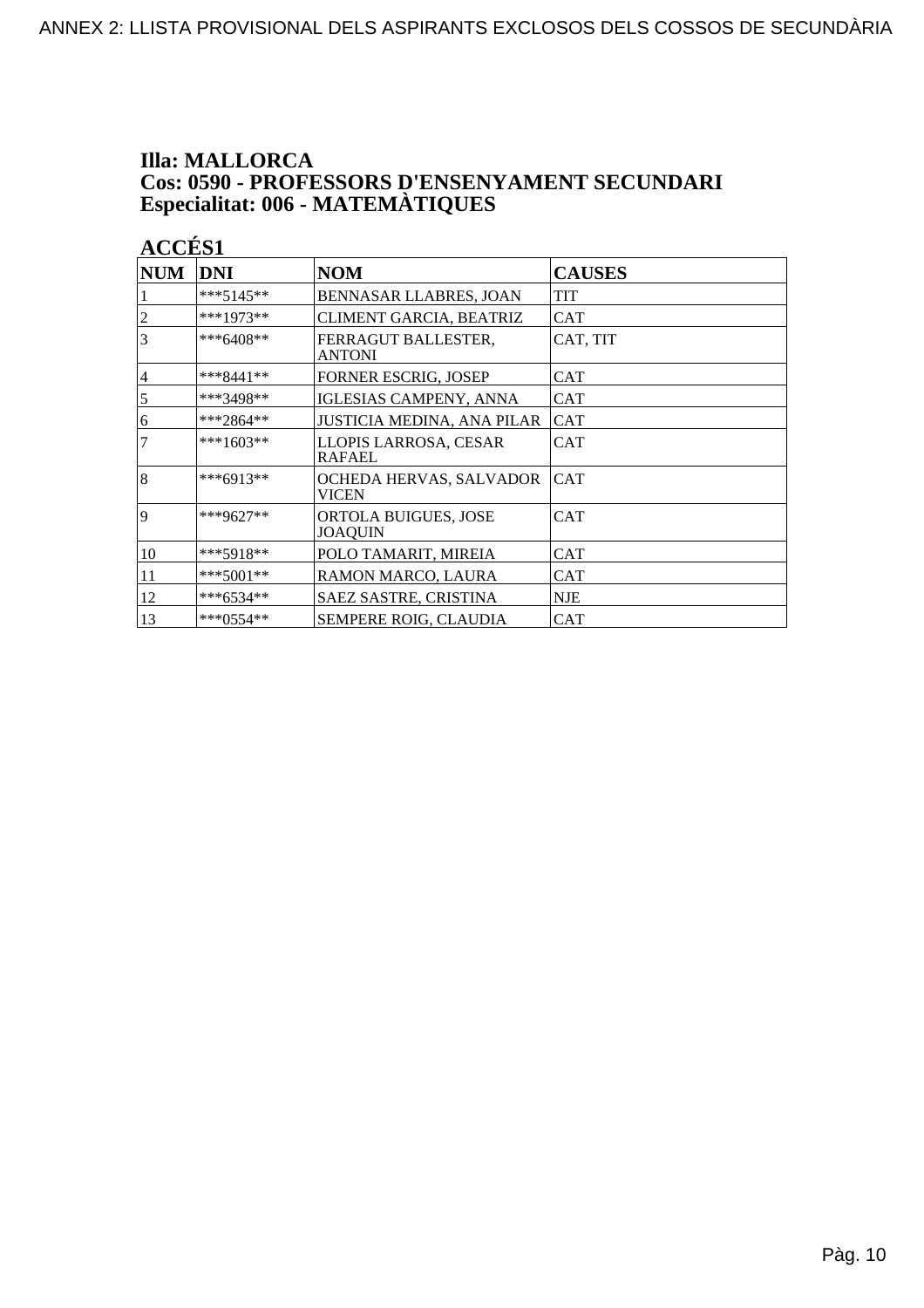# Illa: EIVISSA **Cos: 0590 - PROFESSORS D'ENSENYAMENT SECUNDARI<br>Especialitat: 006 - MATEMÀTIQUES**

| <b>NHM</b><br>M | <b>DNI</b>   | NOM                                  | TICITC<br>Δ<br>AUSLS       |
|-----------------|--------------|--------------------------------------|----------------------------|
|                 | $1***0450**$ | IESCOBAR BENET.<br><b>MAR</b><br>. L | TIT<br>$\sqrt{2}$<br><br>ິ |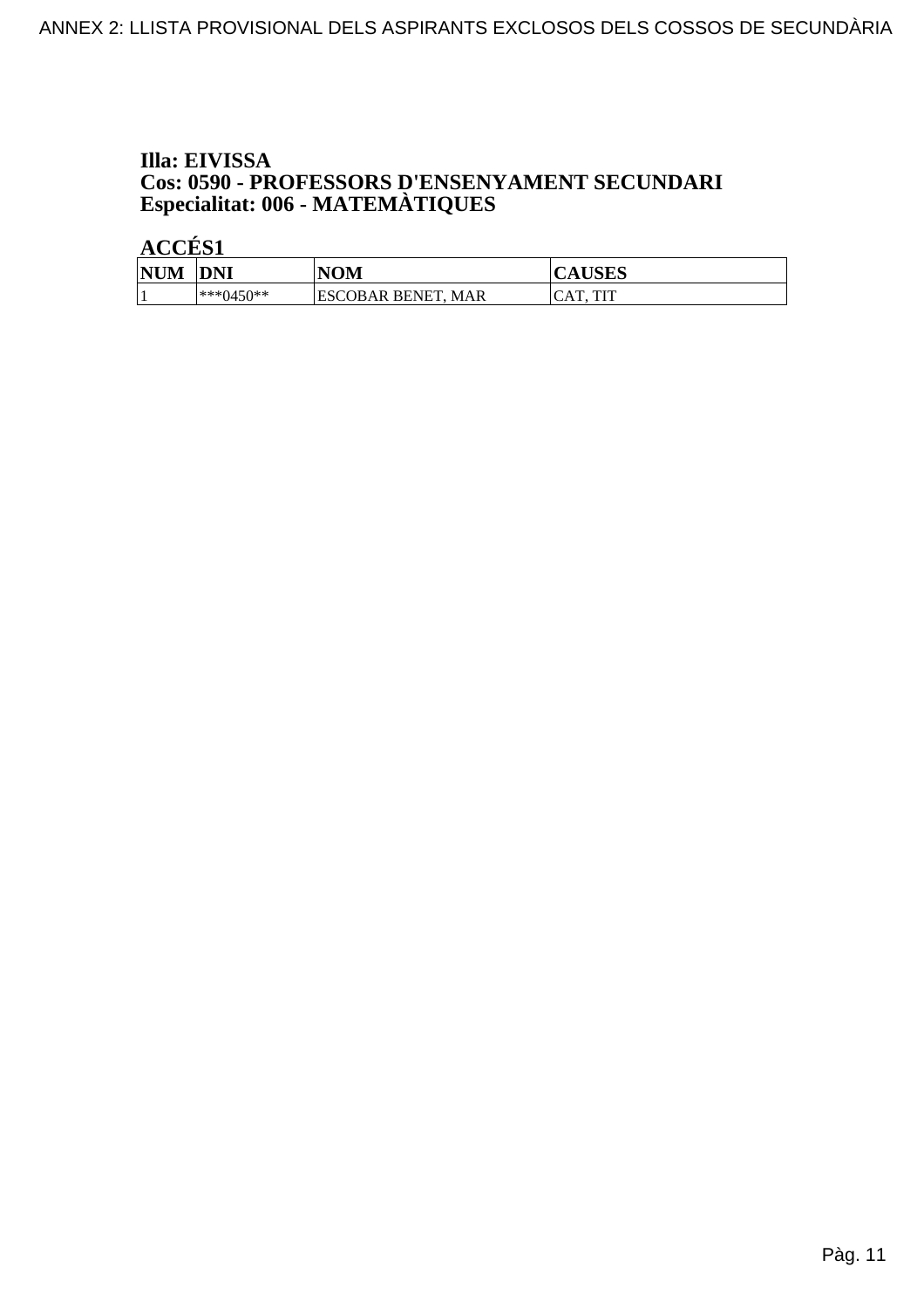### **Illa: MALLORCA Cos: 0590 - PROFESSORS D'ENSENYAMENT SECUNDARI<br>Especialitat: 007 - FÍSICA I QUÍMICA**

| <b>NUM</b> | <b>IDNI</b> | <b>NOM</b>               | <b>CAUSES</b> |
|------------|-------------|--------------------------|---------------|
|            | $***7178**$ | MEDINA COLLADO, ANDRES   | <b>ICAT</b>   |
|            | $***1140**$ | IMONERRIS APARISI. NURIA | <b>NJE</b>    |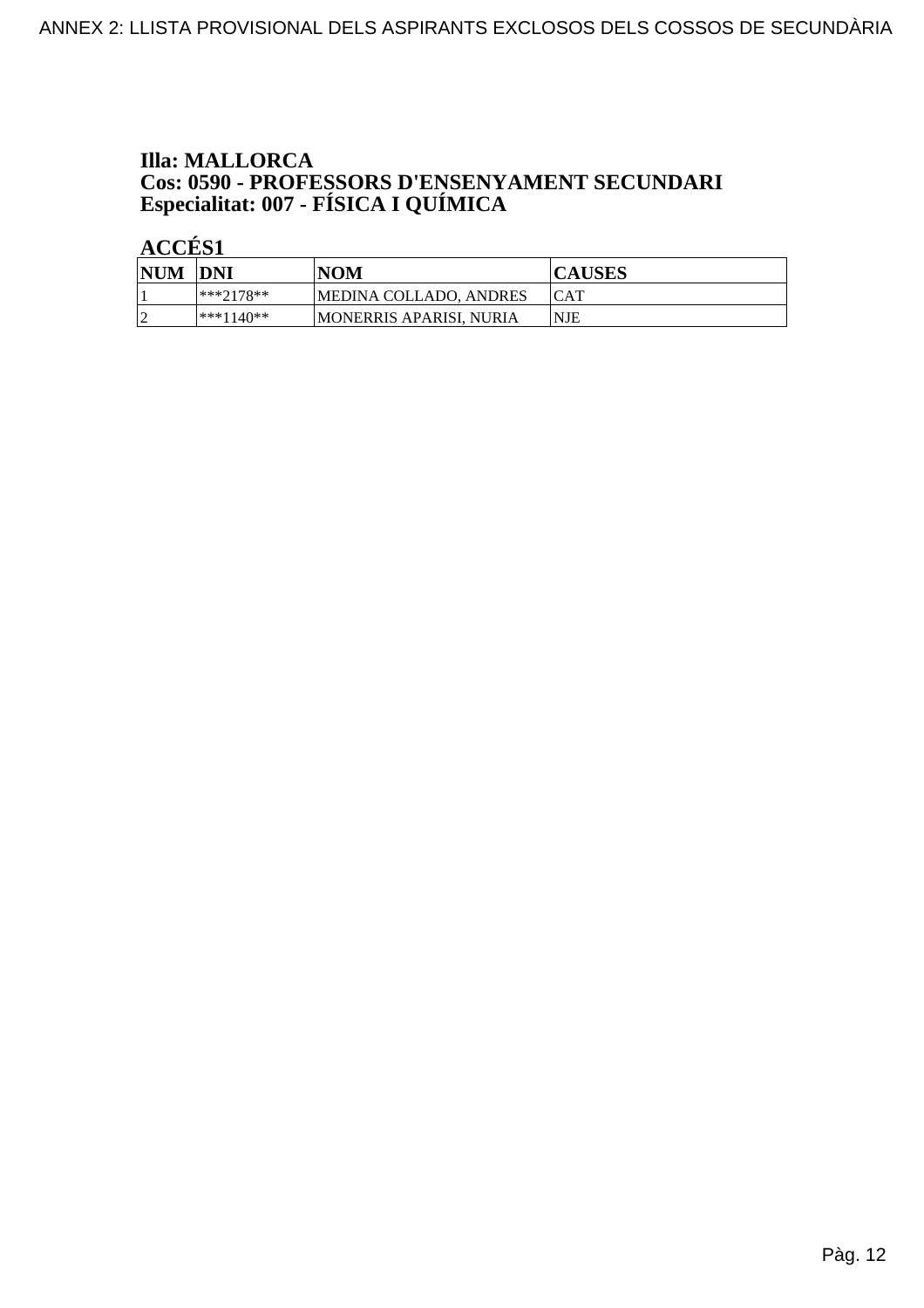# **Illa: MALLORCA Cos: 0590 - PROFESSORS D'ENSENYAMENT SECUNDARI<br>Especialitat: 007 - FÍSICA I QUÍMICA**

| NUM DNI |              | <b>NOM</b>                                    | <b>CAUSES</b> |
|---------|--------------|-----------------------------------------------|---------------|
|         | $*$ **3520** | <b>GONZALEZ DE PRADA, JUAN</b><br><b>JOSE</b> | NDI           |
|         | ***9886**    | IBARRONDO VALLEJO, ANGEL  NDI<br> MIGUEL      |               |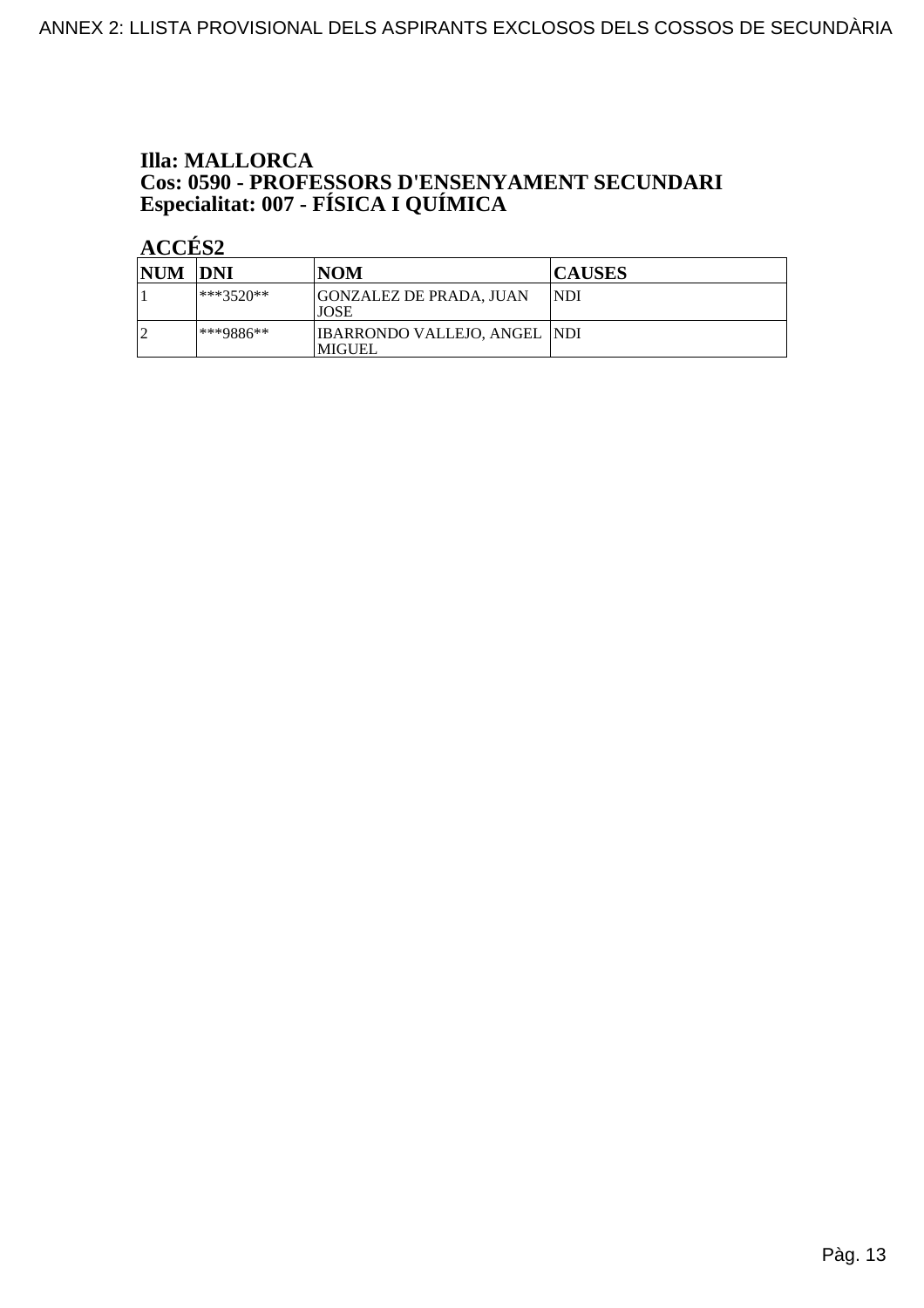### **Illa: MALLORCA Cos: 0590 - PROFESSORS D'ENSENYAMENT SECUNDARI<br>Especialitat: 008 - BIOLOGIA I GEOLOGIA**

| <b>NUM</b>      | DNI         | <b>NOM</b>                                     | <b>CAUSES</b> |
|-----------------|-------------|------------------------------------------------|---------------|
|                 | $***8513**$ | CEREZO SANCHEZ, MARIA<br><b>ISABEL</b>         | NJE           |
| 2               | $***5011**$ | <b>COLL PUIG, DAVID</b>                        | TIT           |
| $\vert 3 \vert$ | ***3631**   | FERRERO SANCHIS, AMPARO                        | <b>CAT</b>    |
| 4               | $***1307**$ | <b>GARCIA PARISI, LETICIA</b><br><b>DANIEL</b> | <b>CAT</b>    |
| 5               | ***7409**   | <b>JULIA SANCHIS, MARIA LIRIOS CAT</b>         |               |
| 6               | $***1965**$ | MOREY VALLESPIR,<br><b>BARTOMEU MARTI</b>      | TIT           |
| 7               | ***8180**   | PELAEZ GONZALEZ, BEATRIZ                       | <b>NJE</b>    |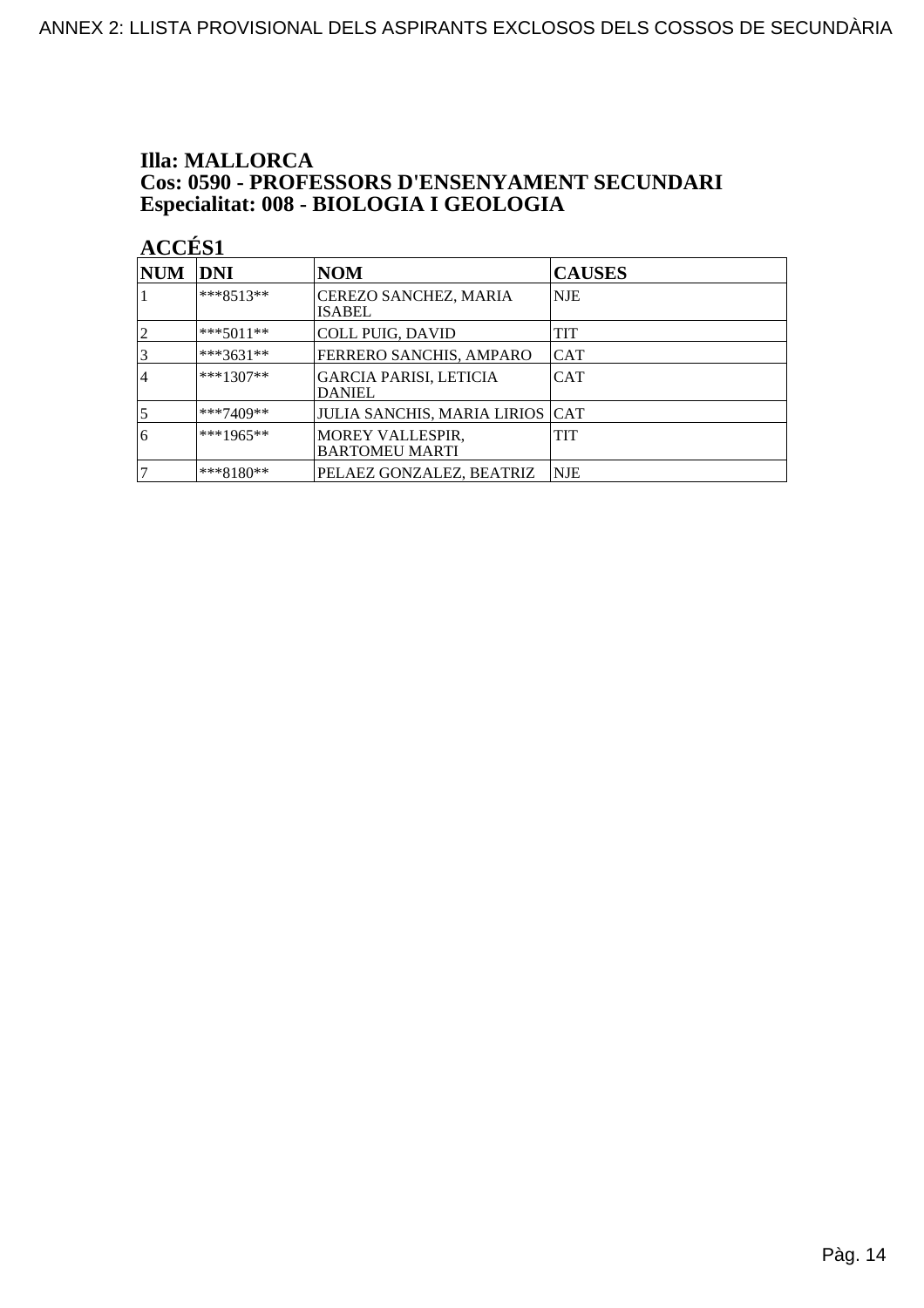#### **Illa: MALLORCA** Cos: 0590 - PROFESSORS D'ENSENYAMENT SECUNDARI Especialitat: 009 - DIBUIX

| <b>NUM</b>     | DNI         | <b>NOM</b>                            | <b>CAUSES</b> |
|----------------|-------------|---------------------------------------|---------------|
|                | ***1361**   | <b>BLASCO RODRIGO, IRIS</b>           | DNI           |
| $\overline{c}$ | ***8256**   | DONET GOMEZ, CAROLINA                 | NJE           |
| 3              | ***1951**   | FERRIOL LLULL, AINA MARIA             | NDI           |
| 4              | ***0380**   | MORENO MALO, ANDREA                   | NJE, TIT      |
| $\overline{5}$ | $***5086**$ | NAVARRO CASILLAS, PABLO               | NJE           |
| 6              | $***0971**$ | PLANAS MARTORELL,<br><b>MAGDALENA</b> | <b>NJE</b>    |
|                | ***8969**   | ROBLEDO CAMACHO, JULIO                | NJE           |
| 8              | $***2394**$ | VALENZUELA MARTINEZ.<br>FERRAN        | <b>CAT</b>    |
| 9              | ***6278**   | VASALLO VILAR, MAITE                  | <b>NJE</b>    |
| 10             | ***3827**   | VEGA ADROVER, RAFAEL                  | <b>NJE</b>    |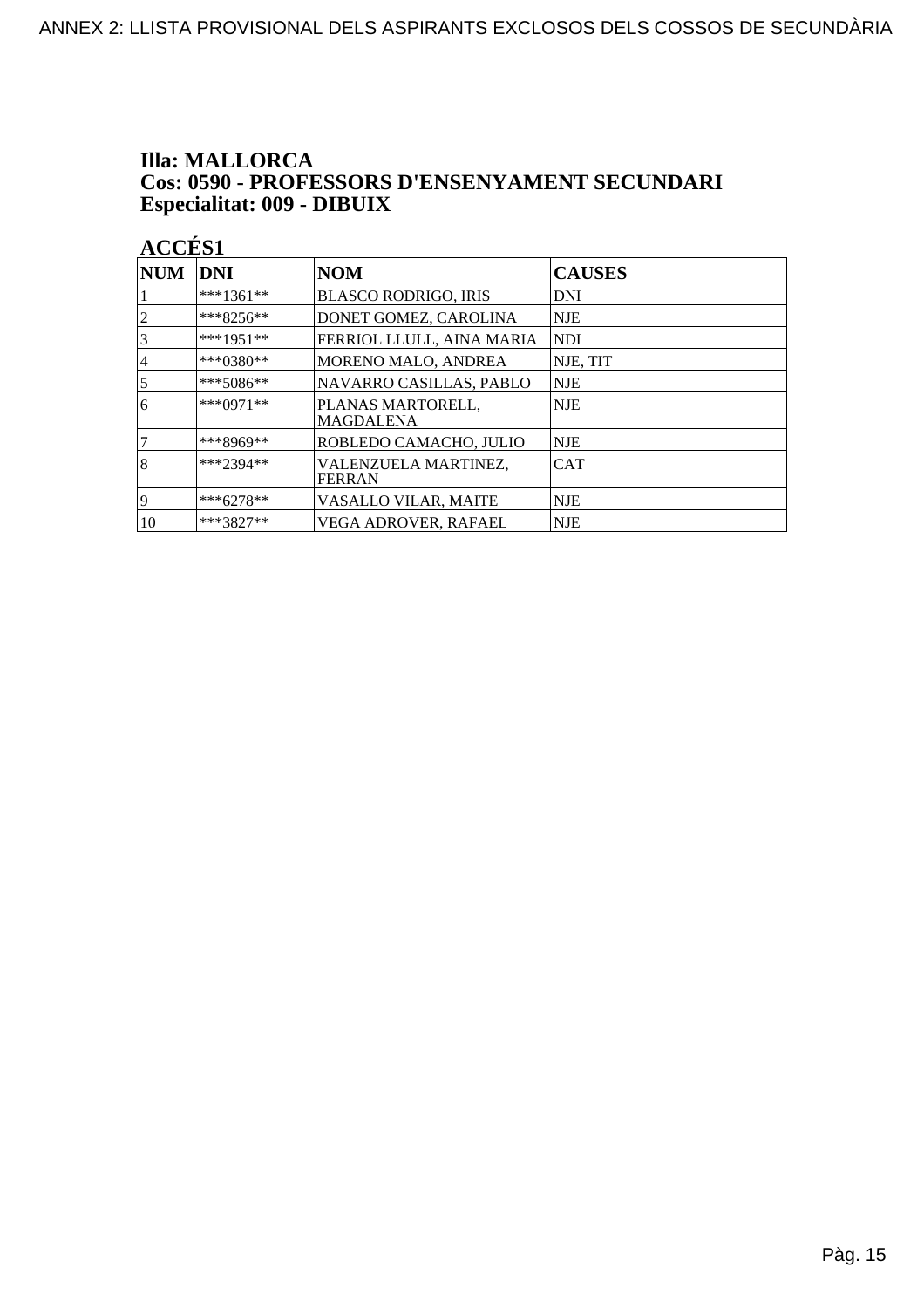### **Illa: MALLORCA Cos: 0590 - PROFESSORS D'ENSENYAMENT SECUNDARI<br>Especialitat: 010 - FRANCÈS**

| <b>NUM</b> | <b>DNI</b> | NOM                | LIGEC<br>K<br>AUSLS |
|------------|------------|--------------------|---------------------|
|            | ***0370**  | MORENO MALO, PAULA | <b>THT</b><br>      |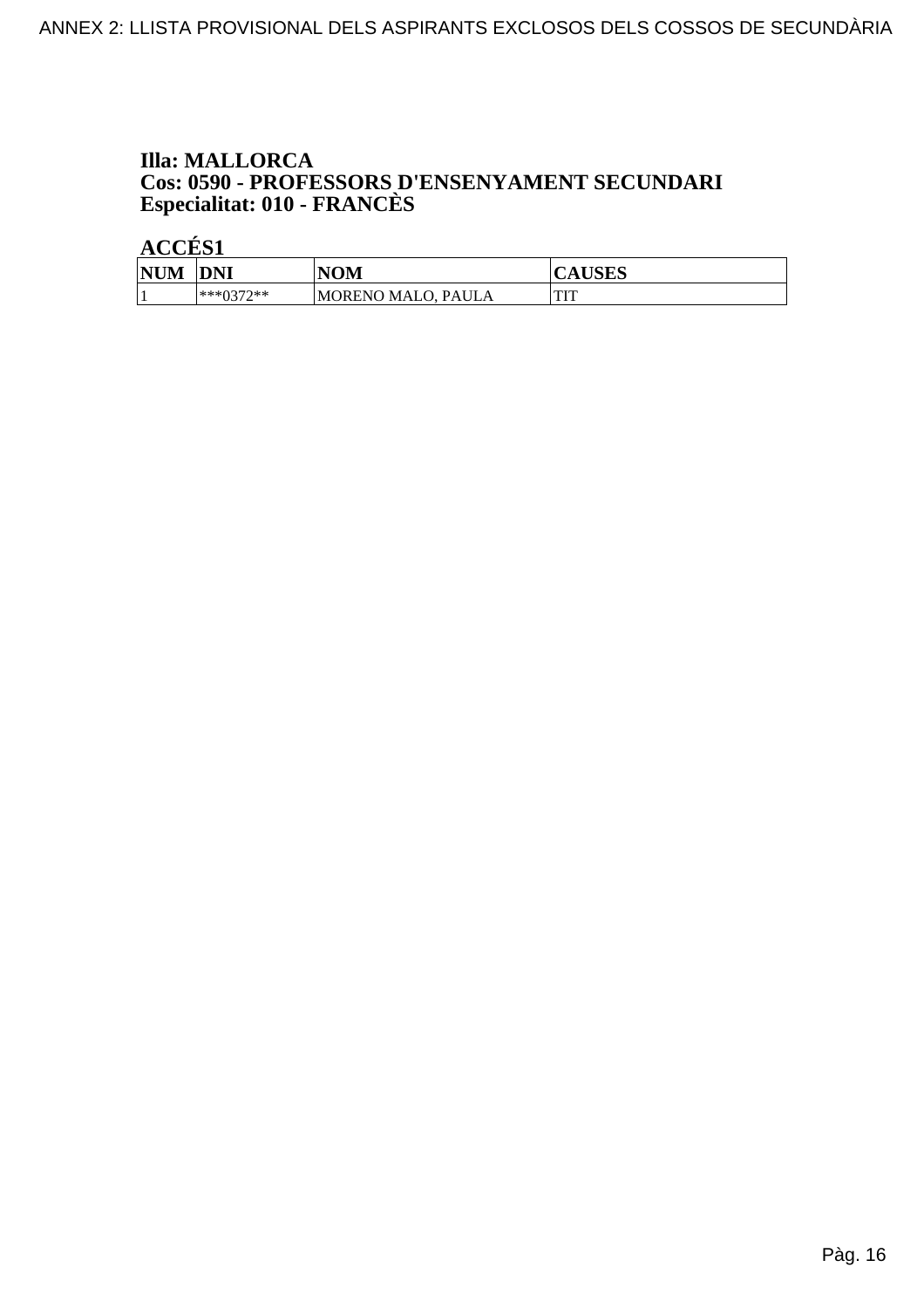### **Illa: MALLORCA Cos: 0590 - PROFESSORS D'ENSENYAMENT SECUNDARI<br>Especialitat: 011 - ANGLÈS**

| <b>NUM</b>     | DNI         | <b>NOM</b>                                      | <b>CAUSES</b> |
|----------------|-------------|-------------------------------------------------|---------------|
|                | ***1588**   | ADELL DOMENECH, MARINA                          | <b>TIT</b>    |
| $\overline{c}$ | ***0035**   | <b>BALFAGON ROMERO, JULIA</b>                   | <b>TIT</b>    |
| 3              | $***1492**$ | <b>BATALLER BATALLER,</b><br><b>CRISTINA</b>    | CAT, TIT      |
| $\overline{4}$ | $***7078**$ | CASTRO MANRIQUE, ELENA                          | <b>NJE</b>    |
| 5              | ***2453**   | CLAVIJO VICENT, ELENA                           | CAT, TIT      |
| 6              | $***5073**$ | <b>GERCOWSKI ARIZA, INES</b><br><b>LIBERTAD</b> | <b>NJE</b>    |
| $\overline{7}$ | ***7238**   | GUILLEN ARIÑO, MARINA                           | CAT, DNI      |
| 8              | ***8429**   | LLANO GOODFELLOW,<br>MARISA                     | TIT           |
| 9              | ***7754**   | PASCUAL ZARAGOZA, SERGIO                        | <b>CAT</b>    |
| 10             | ***5418**   | RICO ALMIÑANA, MARTA                            | CAT           |
| 11             | ***0302**   | <b>SANCHEZ FUENTES, LIDIA</b>                   | CAT, NJE      |
| 12             | ***4876**   | SANTOS ALVAREZ, INES                            | <b>NJE</b>    |
| 13             | ***2074**   | VALLES FAIRLESS, JESSICA                        | <b>NJE</b>    |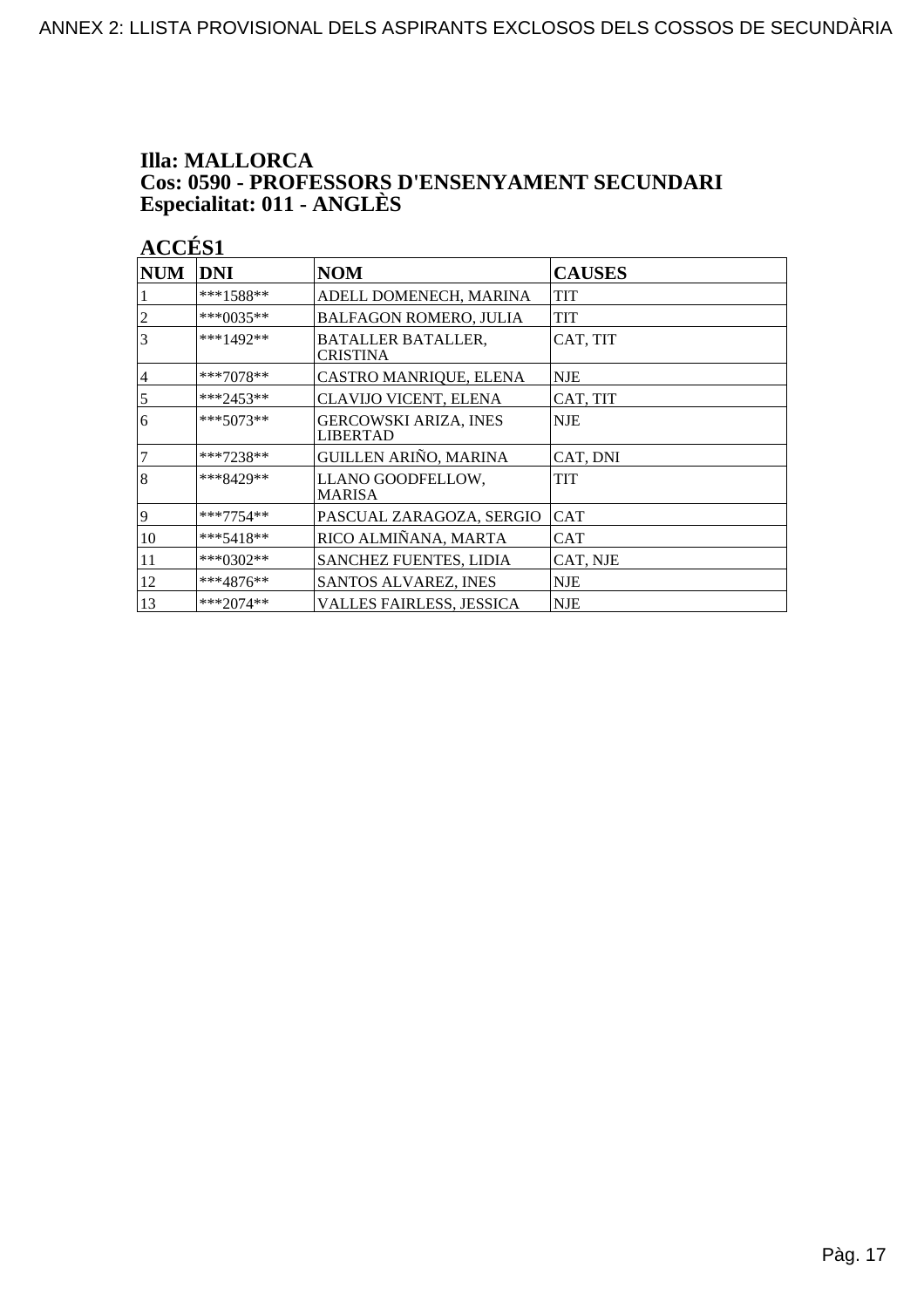### **Illa: MALLORCA Cos: 0590 - PROFESSORS D'ENSENYAMENT SECUNDARI<br>Especialitat: 011 - ANGLÈS**

| <b>NUM</b> | <b>DNI</b> | NOM                     | <b>CAUSES</b> |
|------------|------------|-------------------------|---------------|
|            | ***3010**  | MAIMO BARCELO, APOLONIA | NDI           |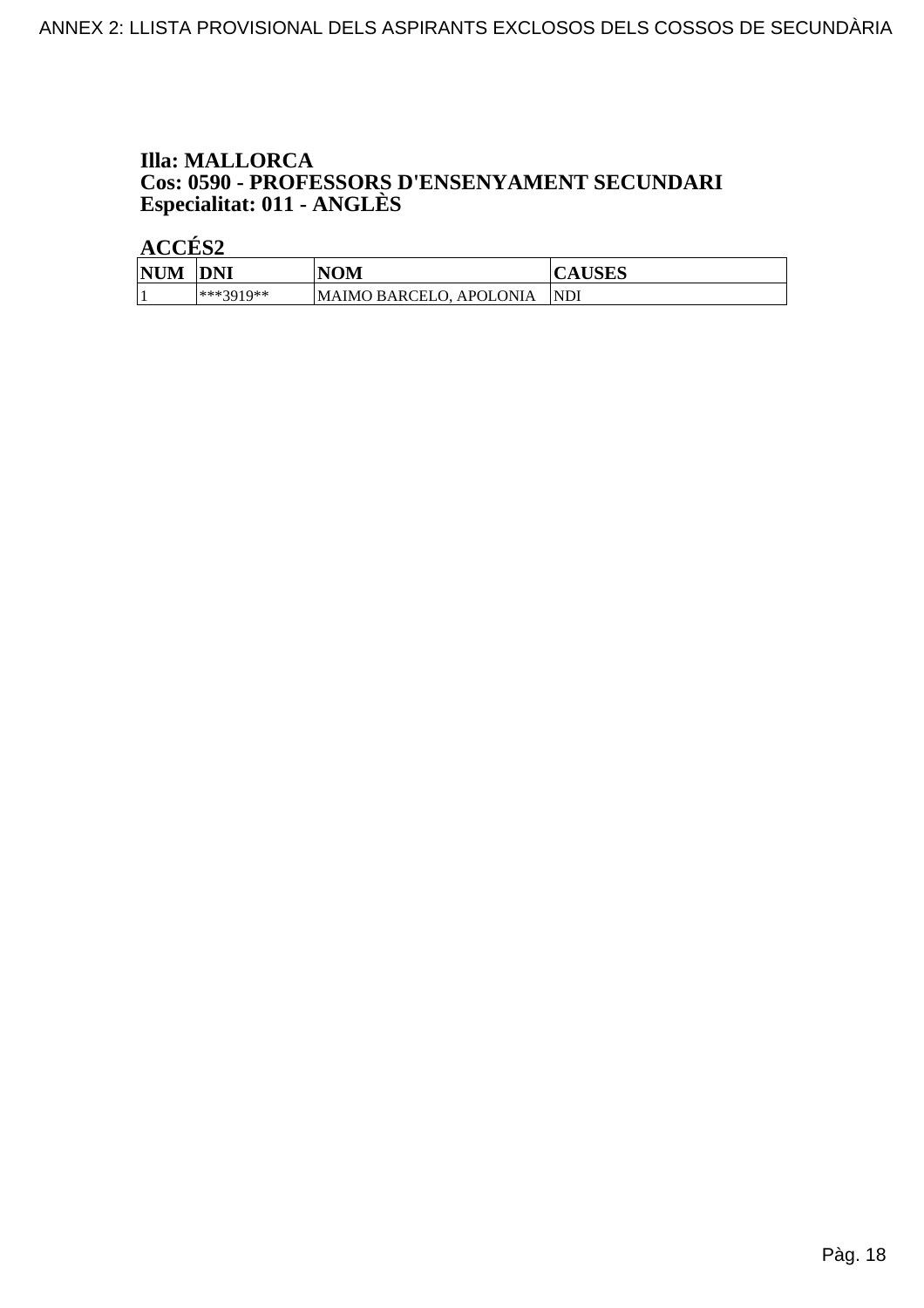#### Illa: EIVISSA Cos: 0590 - PROFESSORS D'ENSENYAMENT SECUNDARI Especialitat: 012 - ALEMANY

| NHM<br>'N | <b>DNI</b> | NOM                             | <b>TICEC</b><br>л<br>CAUSLS |
|-----------|------------|---------------------------------|-----------------------------|
|           | ***4882**  | <b>STOEGER</b><br><b>MARTIN</b> | <b>COLOR</b><br>            |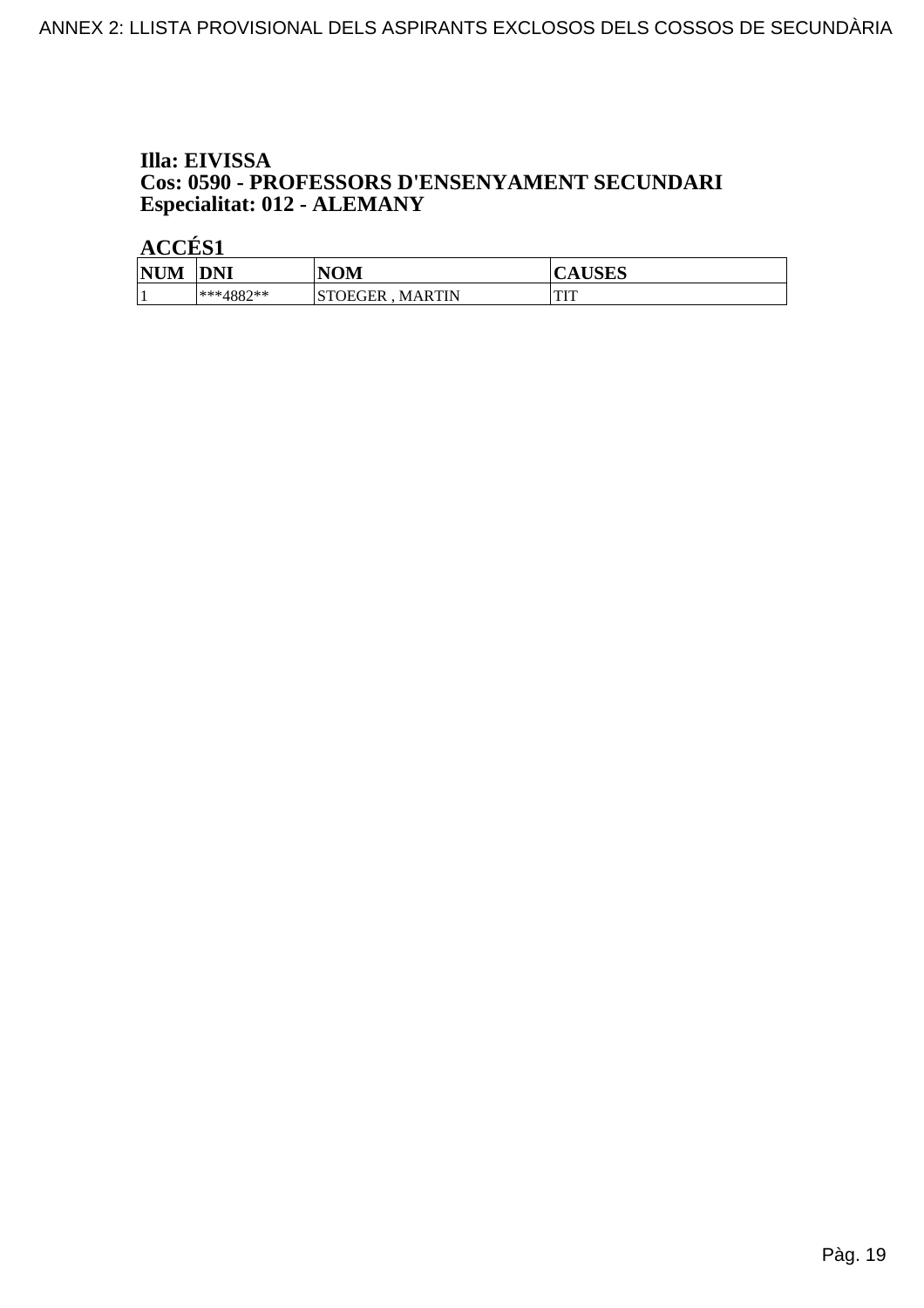#### **Illa: MALLORCA** Cos: 0590 - PROFESSORS D'ENSENYAMENT SECUNDARI Especialitat: 014 - LLENGUA I LITERATURA CATALANES (ILLES BALEARS)

| <b>NUM DNI</b> |             | NOM                                 | <b>CAUSES</b> |
|----------------|-------------|-------------------------------------|---------------|
|                | ***8333**   | AMER RIBOT, MARIA ANTONIA   CAT     |               |
|                | ***6887**   | FARFAN DE LOS GODOS<br>POMAR, MANEL | TIT           |
|                | ***7358**   | FERRAGUT GILI, AINA                 | <b>CAT</b>    |
| $\overline{4}$ | $***5416**$ | TERRASA VENTAYOL, LLUÏSA TIT        |               |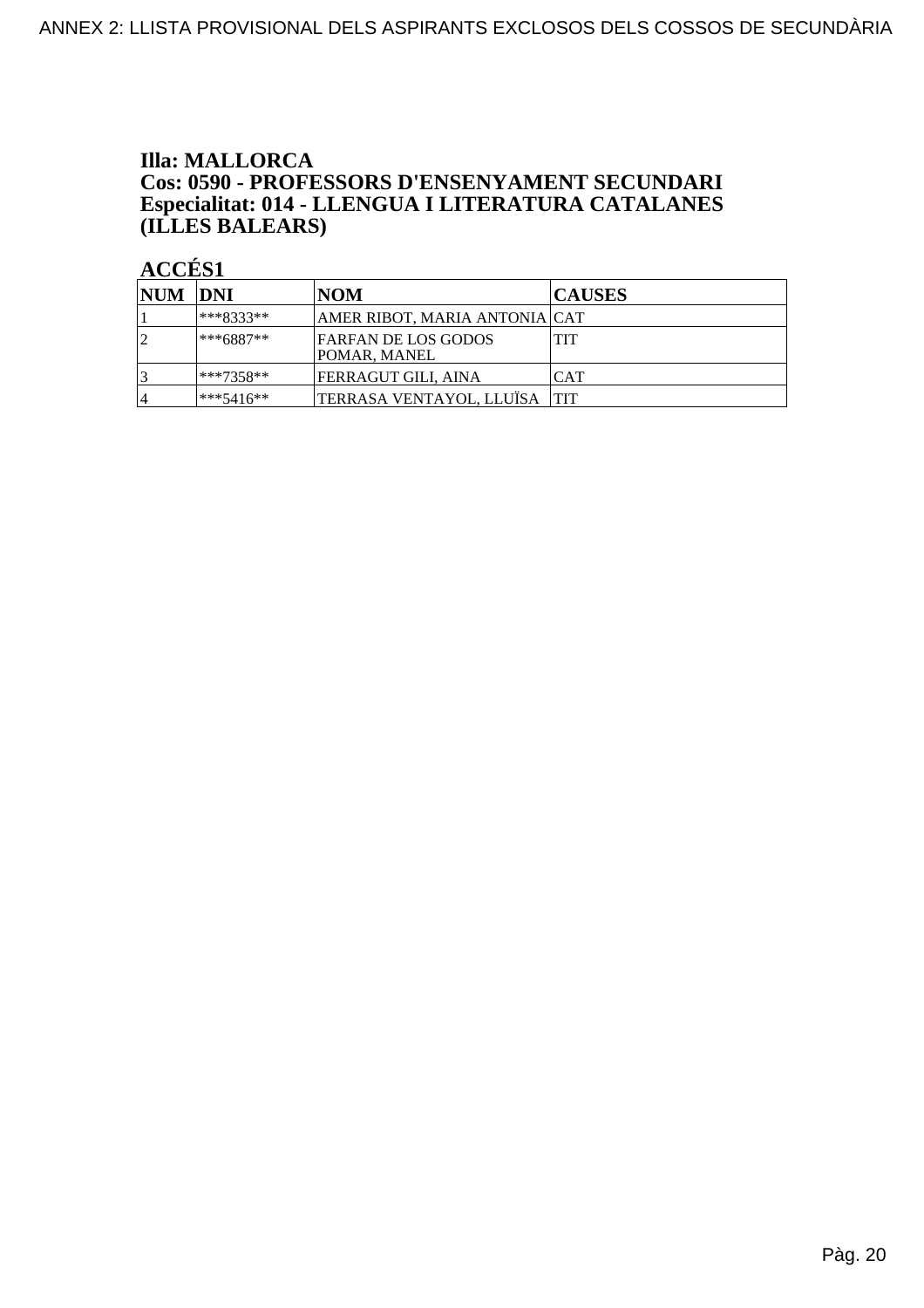#### **Illa: MALLORCA** Cos: 0590 - PROFESSORS D'ENSENYAMENT SECUNDARI Especialitat: 014 - LLENGUA I LITERATURA CATALANES (ILLES BALEARS)

| <b>NUM</b> | <b>DNI</b> | <b>NOM</b>                   | <b>CAUSES</b> |
|------------|------------|------------------------------|---------------|
|            | ***4686**  | MASCARELL NAVARRO,<br>FERRAN | NDI. TIT      |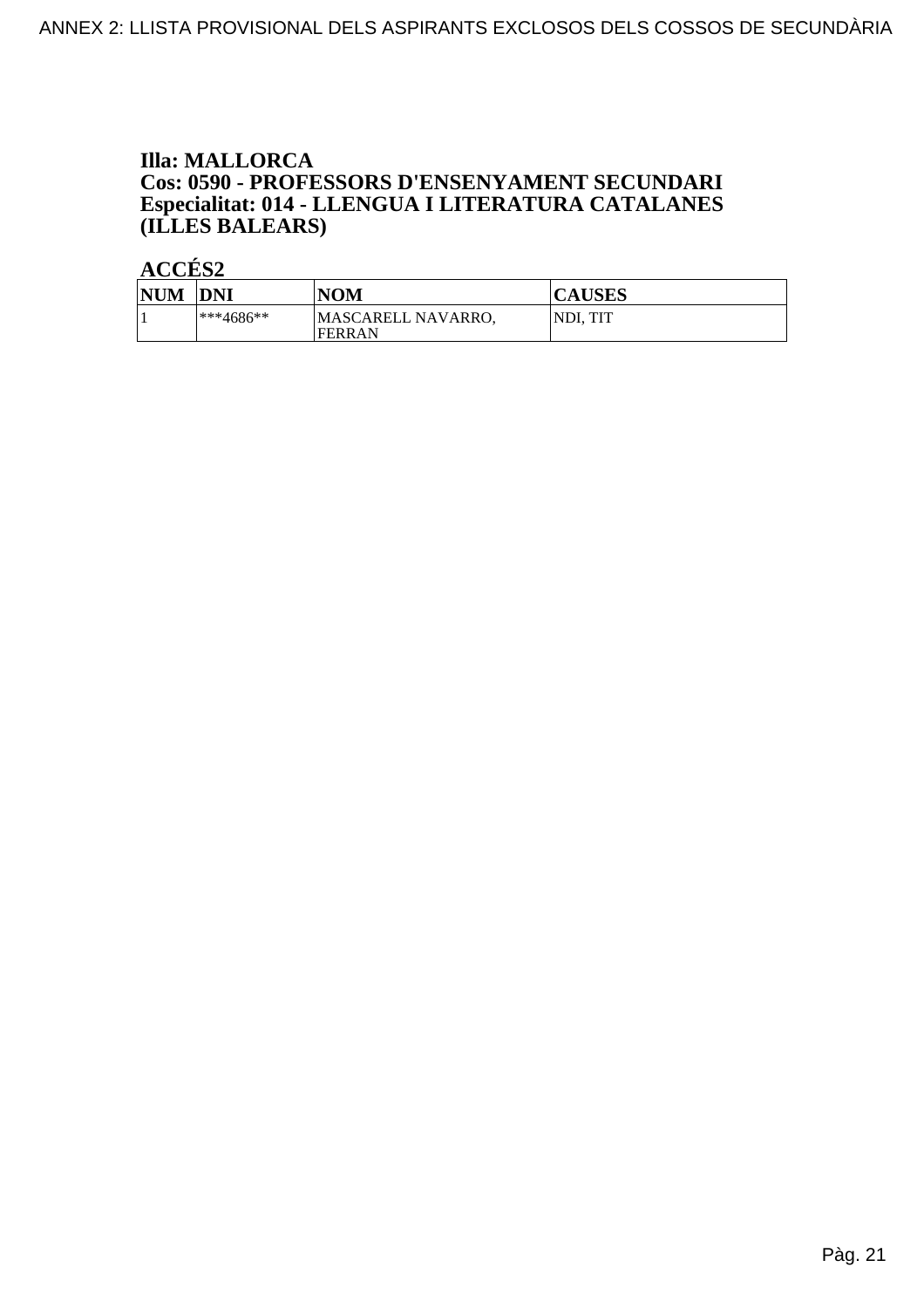### **Illa: MALLORCA Cos: 0590 - PROFESSORS D'ENSENYAMENT SECUNDARI<br>Especialitat: 016 - MÚSICA**

| <b>NUM</b> | DNI         | <b>NOM</b>                            | <b>CAUSES</b> |
|------------|-------------|---------------------------------------|---------------|
|            | ***8060**   | CRUZ FERNANDEZ, OLALLA                | ICAT          |
|            | $***1595**$ | GASTOU RETAVISCA, PILAR               | <b>CAT</b>    |
|            | $***7200**$ | <b>GRANADOS PALMA, ISABEL</b>         | TIT           |
| 4          | $***2143**$ | <b>LOPEZ TOMAS, MARIA</b>             | <b>CAT</b>    |
|            | ***9420**   | PORTER SANCHO, ANDRES                 | NJE           |
| 6          | ***9534**   | SANTAMARIA CARRACEDO,<br><b>SERGI</b> | <b>CAT</b>    |
|            | ***5849**   | SARRION CARBONELL, BORJA              | <b>TIT</b>    |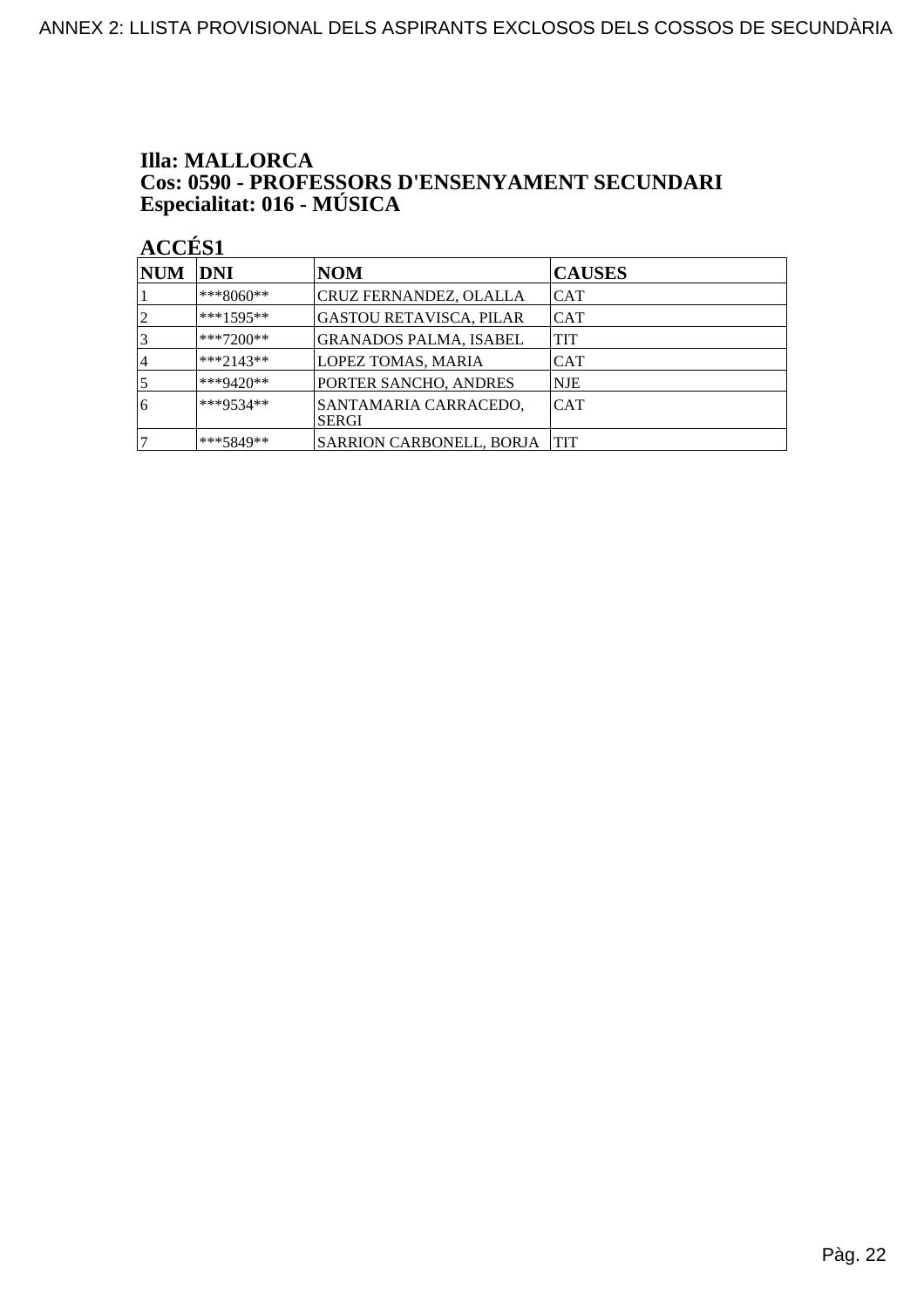# **Illa: MALLORCA Cos: 0590 - PROFESSORS D'ENSENYAMENT SECUNDARI<br>Especialitat: 017 - EDUCACIÓ FÍSICA**

| $\bf NUM$      | <b>DNI</b>  | <b>NOM</b>                              | <b>CAUSES</b> |
|----------------|-------------|-----------------------------------------|---------------|
|                | ***3752**   | CABRERA DOMENE, DIEGO                   | CAT           |
| 2              | ***7060**   | <b>CIRIANO RECASENS, RUBEN</b>          | CAT, NJE, TIT |
| 3              | $***4754**$ | FERRANDO VERCHER, JOSEP                 | CAT, TIT      |
| 4              | $***0643**$ | LEBRON SEGOVIA, MANUEL<br>JOSE          | <b>CAT</b>    |
| $\overline{5}$ | ***2604**   | <b>MANJON RUBIO, BRUNO</b>              | TIT           |
| 6              | ***7852**   | RAMIREZ MORENO, SERGIO                  | <b>TIT</b>    |
| 7              | ***2993**   | TAURA ALCAIDE, MONICA                   | <b>NJE</b>    |
| 8              | ***3985**   | TOMAS ALFONSO, DAVID<br><b>FRANCISC</b> | <b>NJE</b>    |
| 19             | ***9973**   | TUGORES MIR, AINA                       | NJE           |
| 10             | $***0380**$ | VERGE ALBIOL, ANGEL                     | <b>CAT</b>    |
| 11             | $***7297**$ | VICENS SANS, ANTONI                     | <b>NJE</b>    |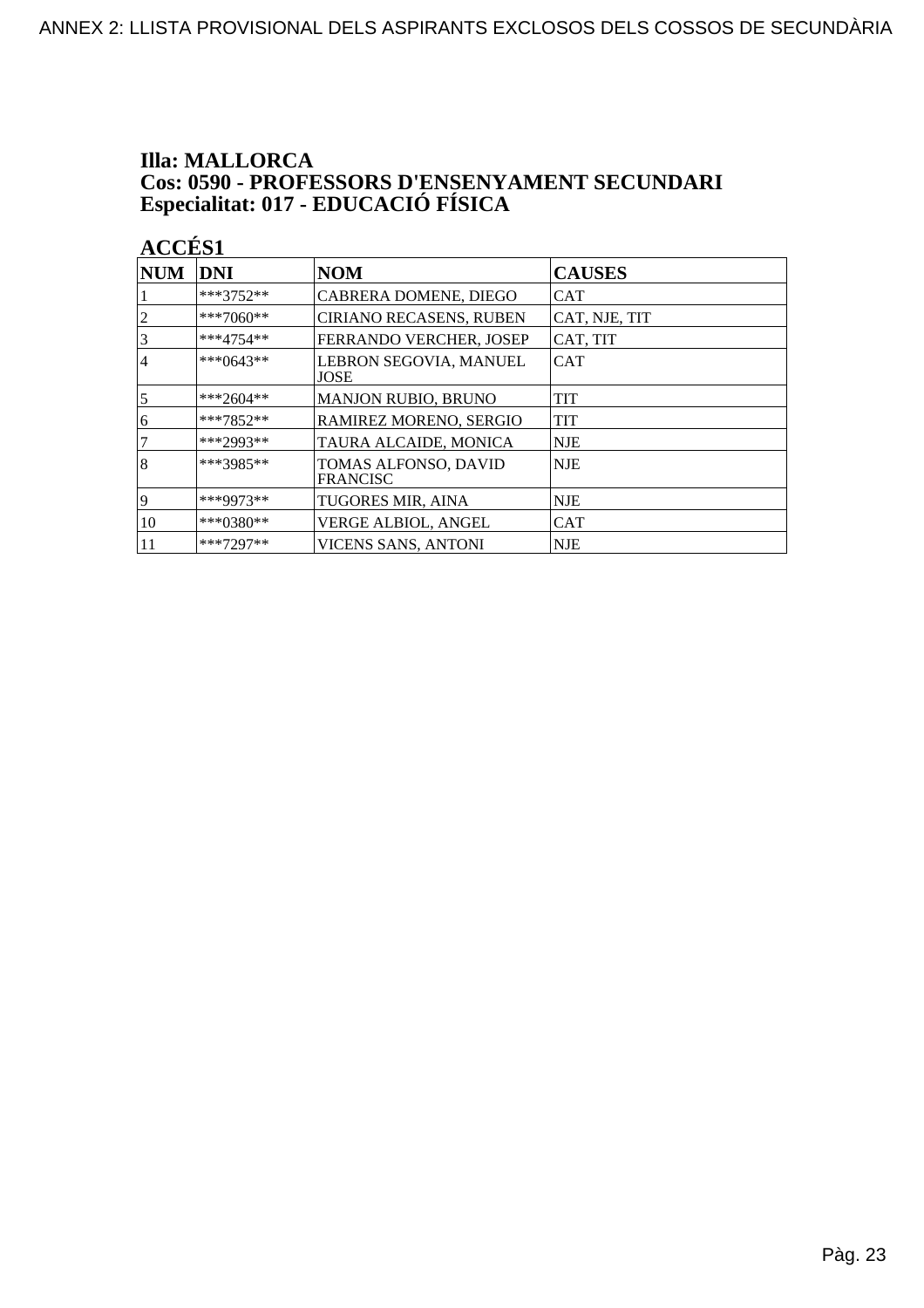### **Illa: MALLORCA** Cos: 0590 - PROFESSORS D'ENSENYAMENT SECUNDARI<br>Especialitat: 017 - EDUCACIÓ FÍSICA

| <b>NUM</b> | <b>DNI</b> | <b>NOM</b>                  | <b>CAUSES</b> |
|------------|------------|-----------------------------|---------------|
|            | ***8216**  | <b>JOLIVER MARTI, BORJA</b> | CAT. NDI. TIT |
|            | ***5191**  | <b>IRIOS AZUARA. DANIEL</b> | NDI           |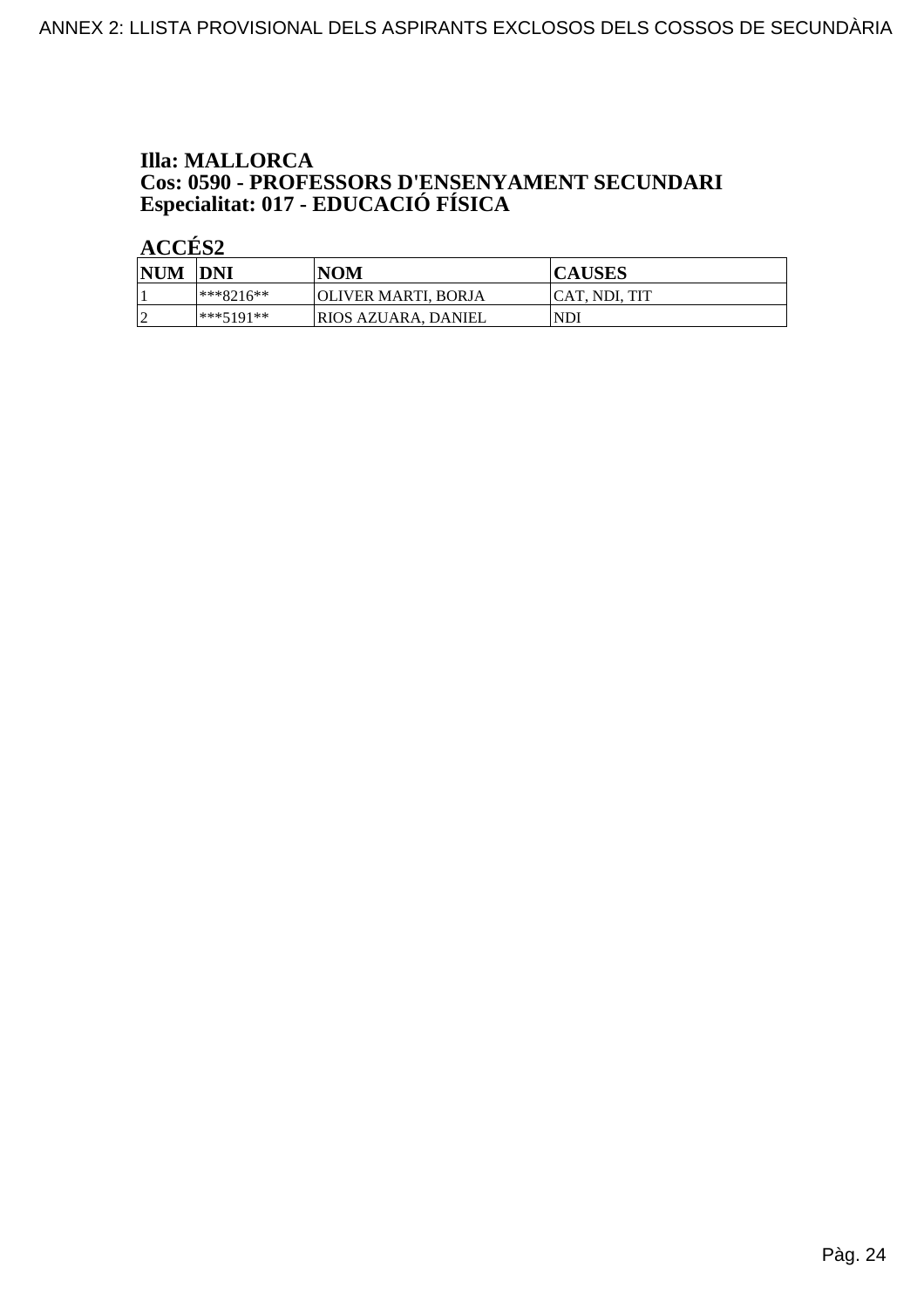# **Illa: MALLORCA Cos: 0590 - PROFESSORS D'ENSENYAMENT SECUNDARI<br>Especialitat: 017 - EDUCACIÓ FÍSICA**

| <b>NUM</b> | <b>DNI</b>   | <b>NOM</b>                    | <b>CAUSES</b> |
|------------|--------------|-------------------------------|---------------|
|            | $ ***7967**$ | <b>NAVARRO BERTOS, JAVIER</b> | TIT<br>       |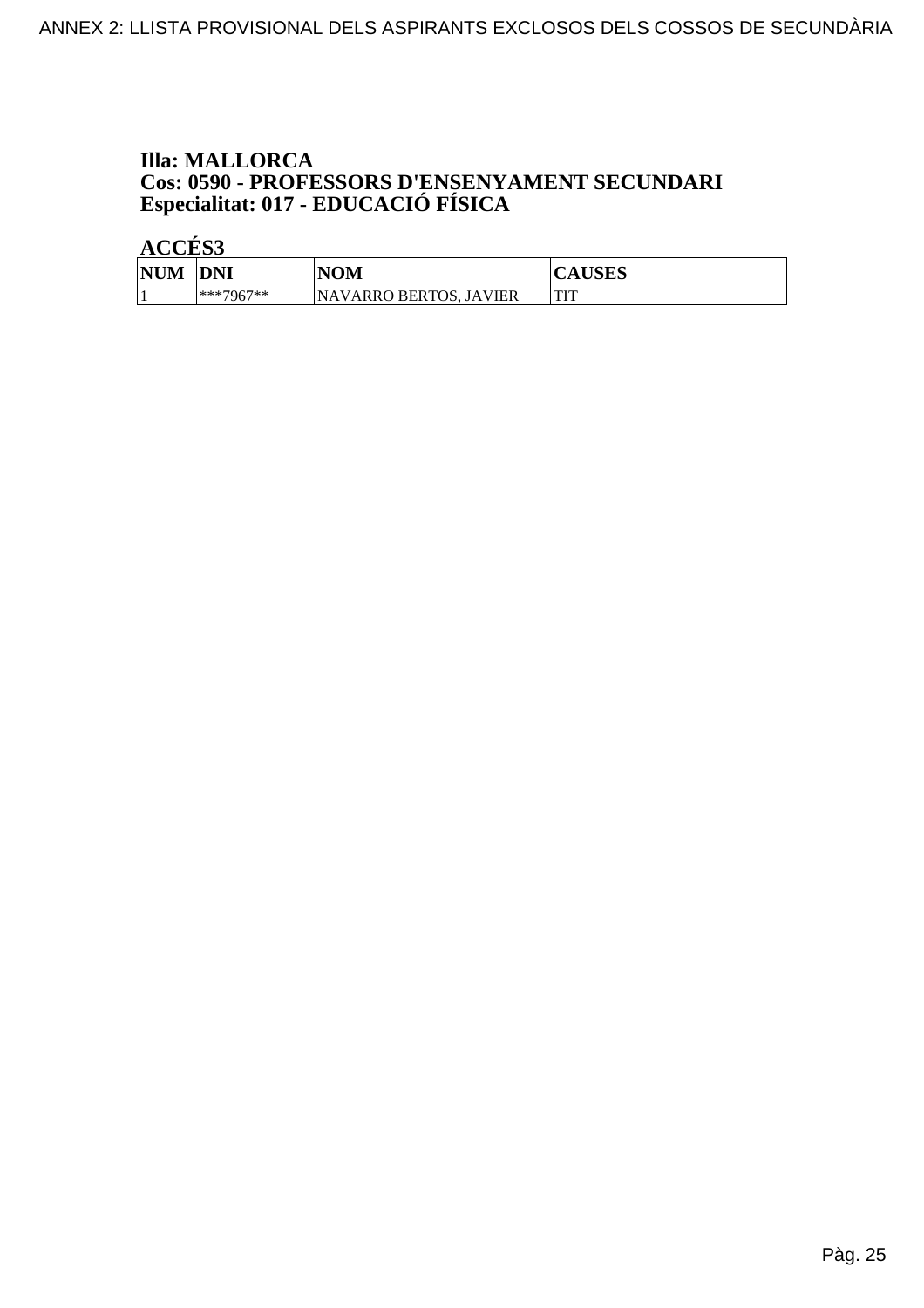# **Illa: MENORCA Cos: 0590 - PROFESSORS D'ENSENYAMENT SECUNDARI<br>Especialitat: 017 - EDUCACIÓ FÍSICA**

| NUM DNI |             | NOM                                  | <b>CAUSES</b> |
|---------|-------------|--------------------------------------|---------------|
|         | $***2824**$ | REYNALS RODRIGUEZ,<br><b>CARLES</b>  | CAT, TIT      |
|         | ***9950**   | ROIG GARCIAS, DAVID<br><b>ANTONI</b> | TIT           |
|         | ***4492**   | <b>SANCHEZ AGUAYO, DAVID</b>         | ICAT. TIT     |
| 4       | ***7336**   | TRISTAN PERELLO, MAR                 | ICAT. TIT     |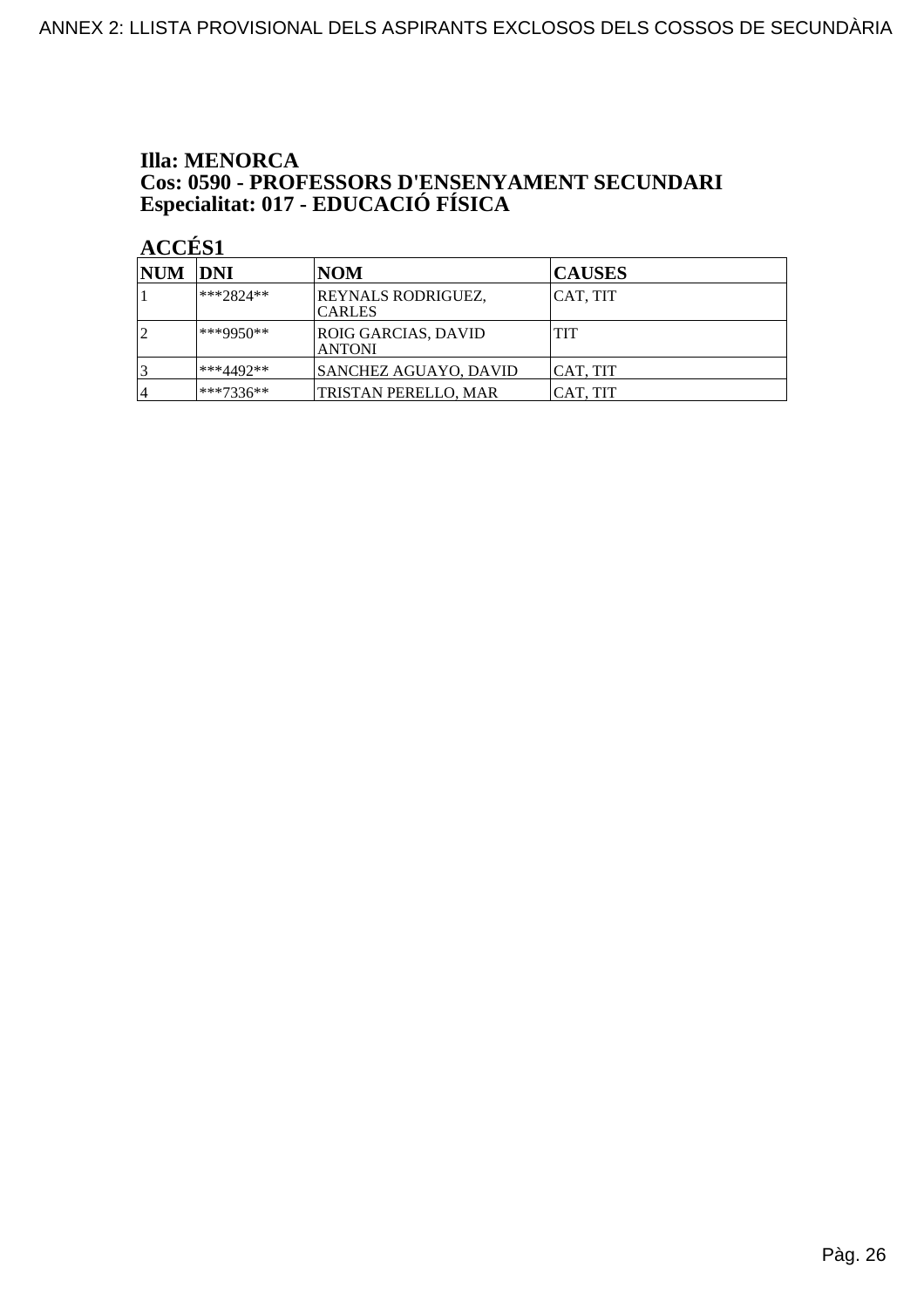### Illa: EIVISSA **Cos: 0590 - PROFESSORS D'ENSENYAMENT SECUNDARI<br>Especialitat: 017 - EDUCACIÓ FÍSICA**

| <b>NUM</b>  | <b>DNI</b>  | <b>NOM</b>             | <b>CAUSES</b> |
|-------------|-------------|------------------------|---------------|
|             | $***6974**$ | PEREZ GOMEZ, ALEJANDRO | TIT           |
| $\sim$<br>∼ | $***0392**$ | RAMOS MATEU. GUILLEM   | CAT           |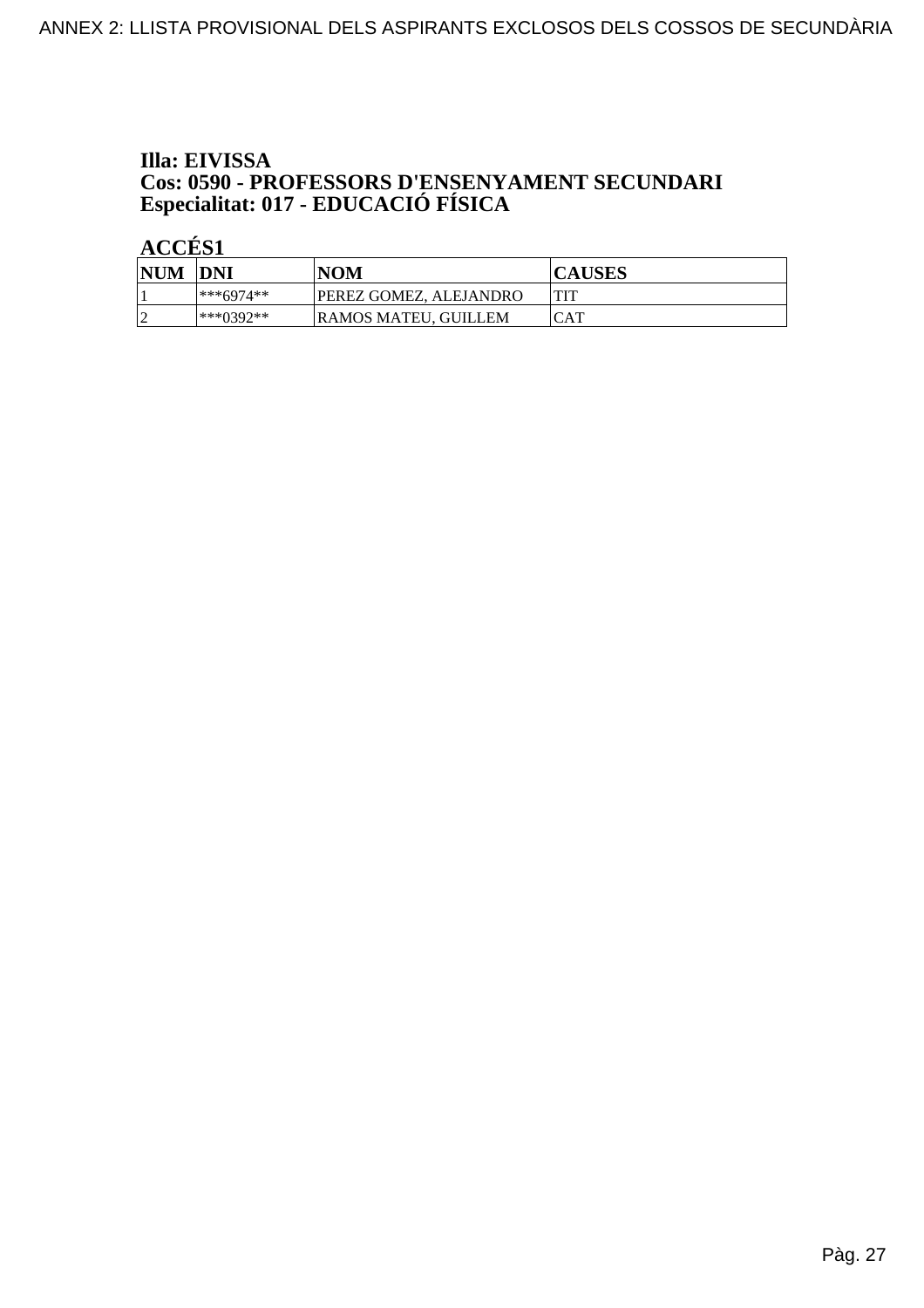### **Illa: MALLORCA Cos: 0590 - PROFESSORS D'ENSENYAMENT SECUNDARI<br>Especialitat: 018 - ORIENTACIÓ EDUCATIVA**

| NUM DNI   |             | NOM                                      | <b>CAUSES</b> |
|-----------|-------------|------------------------------------------|---------------|
|           | $***1846**$ | AMENGUAL BINIMELIS,<br><b>IMAGDALENA</b> | <b>NJE</b>    |
| $\bigcap$ | ***8904**   | IENGUITA FERRER. ALBERTO                 | <b>TIT</b>    |
| ₽         | ***8427**   | ISALOM CAMPS. MARIA PILAR–               | IDNI. NJE     |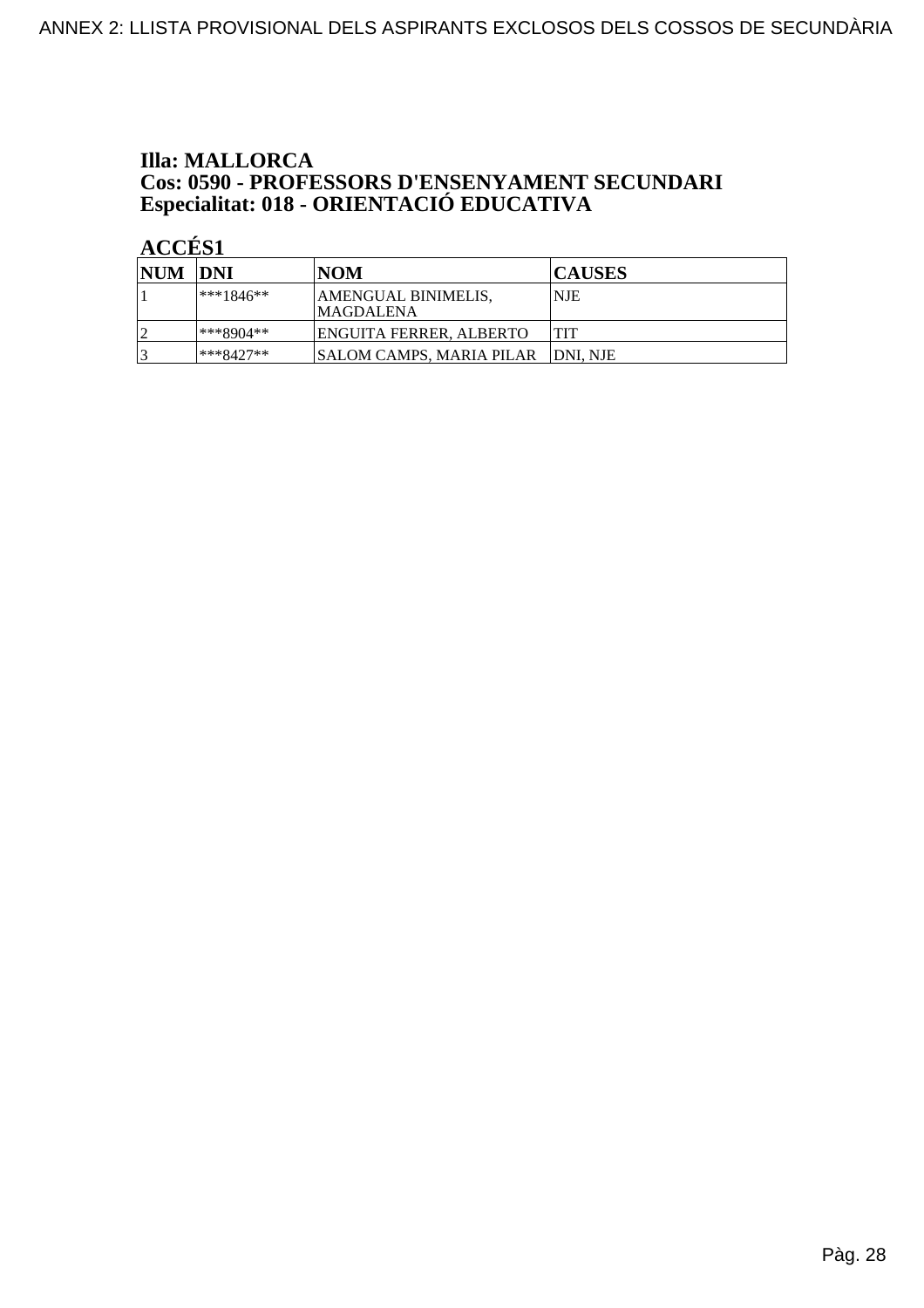### **Illa: MALLORCA Cos: 0590 - PROFESSORS D'ENSENYAMENT SECUNDARI<br>Especialitat: 018 - ORIENTACIÓ EDUCATIVA**

| <b>NUM DNI</b> |              | NOM                                           | <b>CAUSES</b> |
|----------------|--------------|-----------------------------------------------|---------------|
|                | ***9824**    | ABELLA MORALES.<br><b>ALMUDENA</b>            | NDI           |
|                | $ ***6240**$ | <b>ESCRIBANO PESTAÑA, ANA</b><br><b>BELEN</b> | NDI           |
|                | l***6661**   | SALVA SALVA, MARIA                            | NDI, TIT      |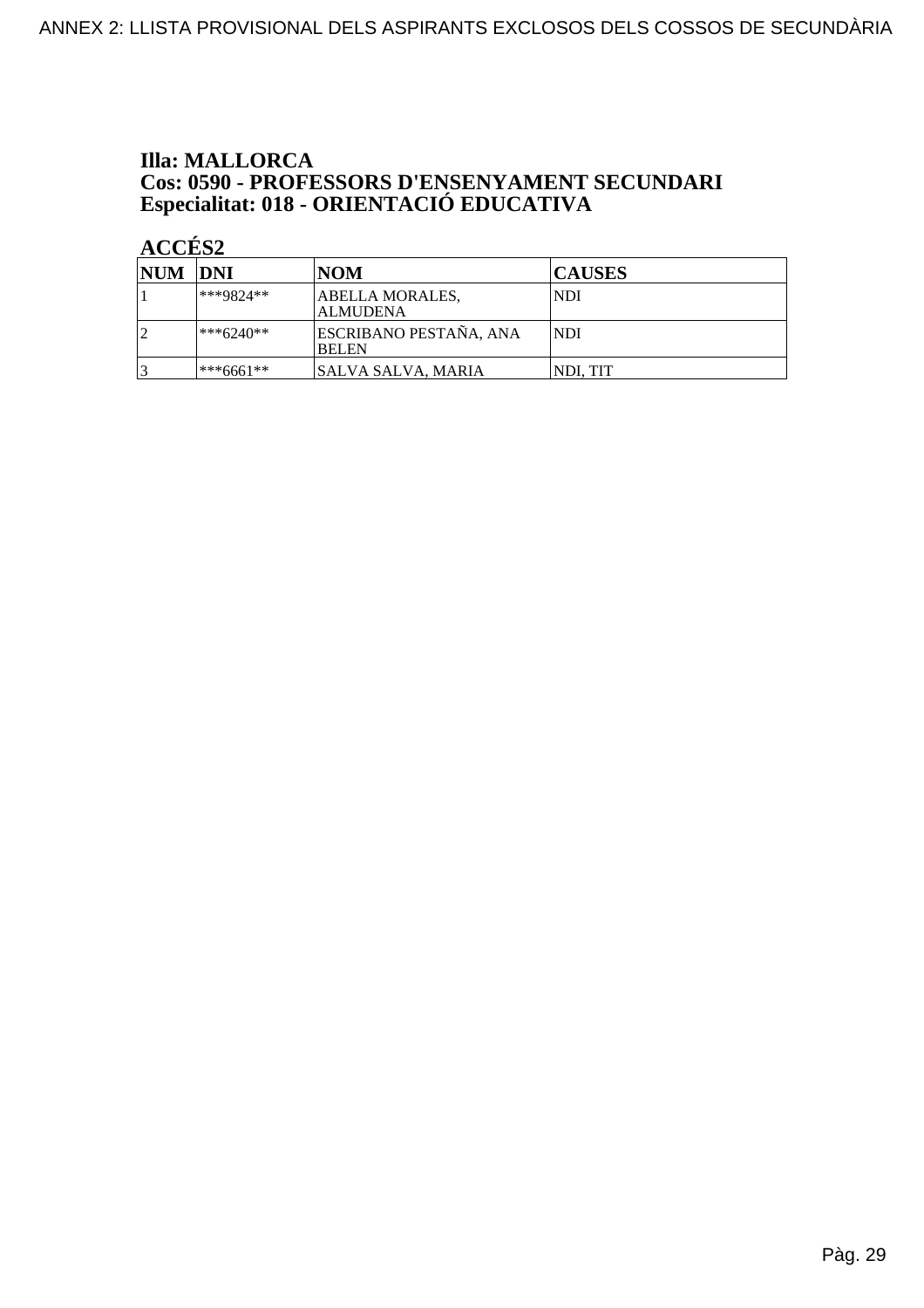### **Illa: MALLORCA Cos: 0590 - PROFESSORS D'ENSENYAMENT SECUNDARI<br>Especialitat: 019 - TECNOLOGIA**

| <b>NUM DNI</b> |              | <b>NOM</b>                                    | <b>CAUSES</b> |
|----------------|--------------|-----------------------------------------------|---------------|
|                | $ ***5418**$ | ASENSI RAMON, MARIA<br><b>IROSARIO</b>        | <b>CAT</b>    |
|                | ***5805**    | PONS ALEMAN, KATIXA                           | <b>NJE</b>    |
|                | ***7996**    | <b>SANSEBASTIAN BELTRAN,</b><br><b>AUSIAS</b> | <b>CAT</b>    |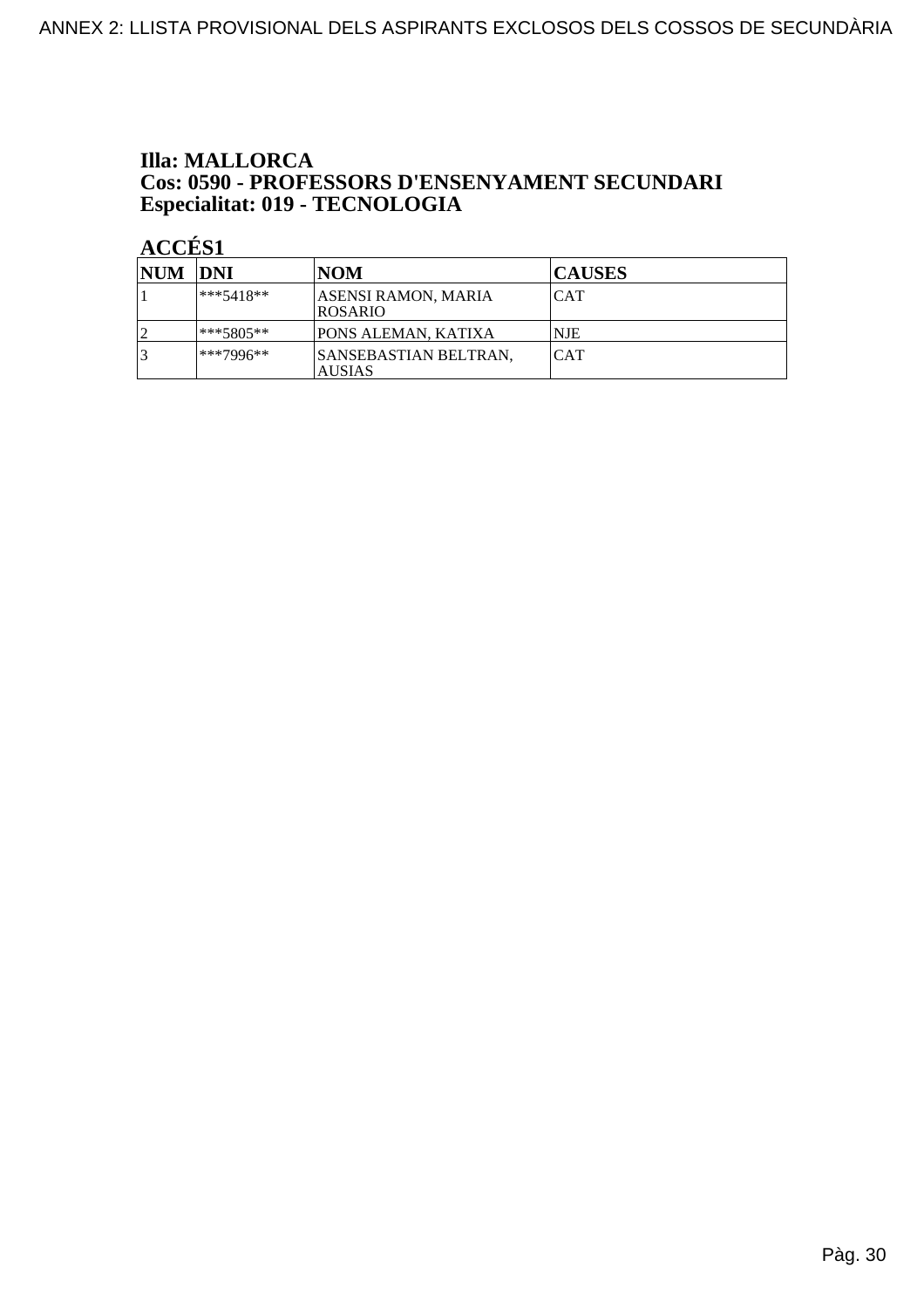#### **Illa: MENORCA** Cos: 0590 - PROFESSORS D'ENSENYAMENT SECUNDARI Especialitat: 019 - TECNOLOGIA

| <b>NUM</b> | <b>DNI</b> | NOM                             | LIGITO<br>Δ<br><b>AUSES</b> |
|------------|------------|---------------------------------|-----------------------------|
|            | ***3693**  | PONS.<br>DAMIA<br><b>MOLL P</b> | <b>NJE</b>                  |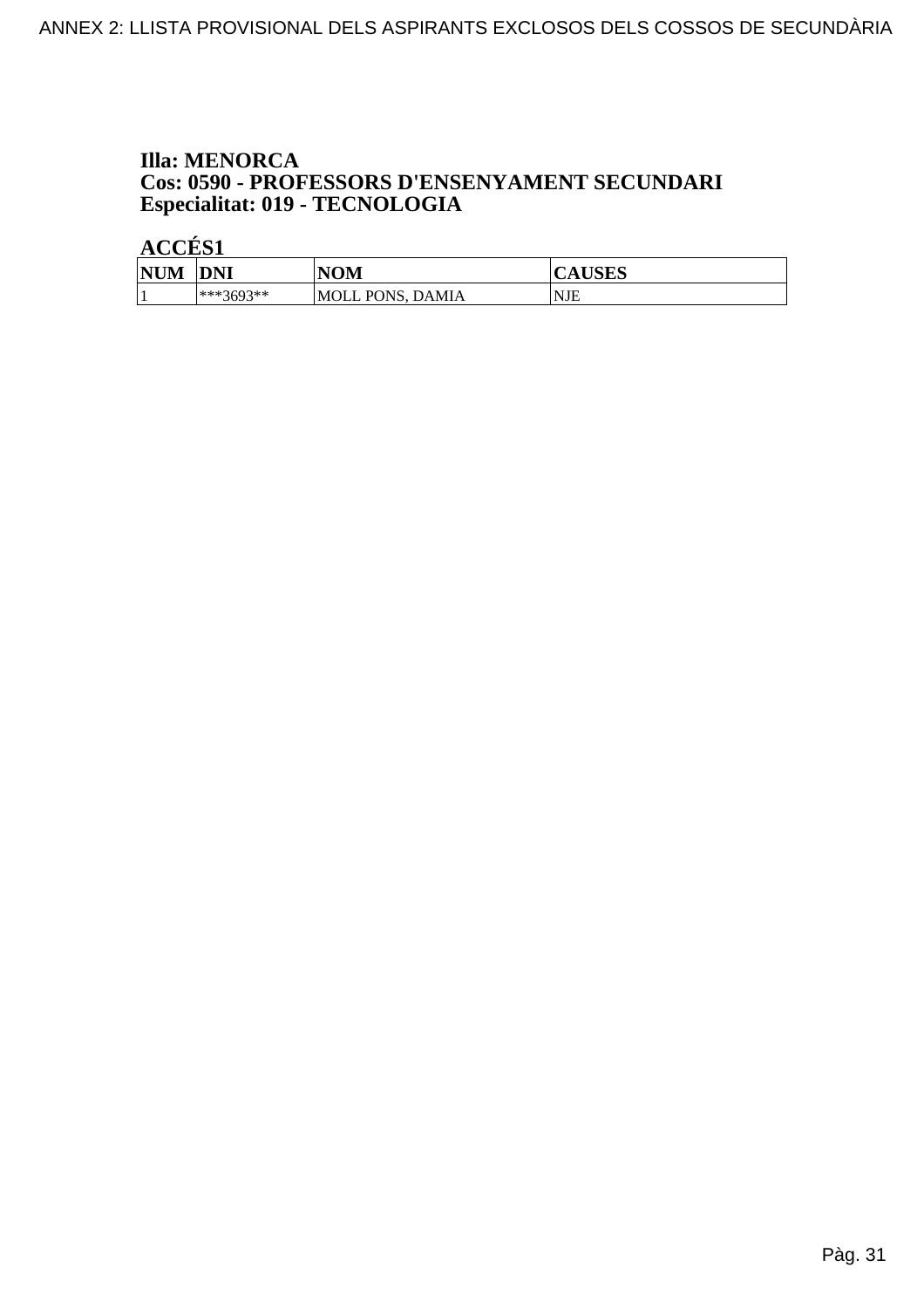#### Illa: EIVISSA **Cos: 0590 - PROFESSORS D'ENSENYAMENT SECUNDARI** Especialitat: 019 - TECNOLOGIA

| <b>NUM</b> | <b>DNI</b>   | NOM                      | <b>CAUSES</b> |
|------------|--------------|--------------------------|---------------|
|            | $ ***1490**$ | MARTINEZ LLEDO.<br>JORDI | CAT           |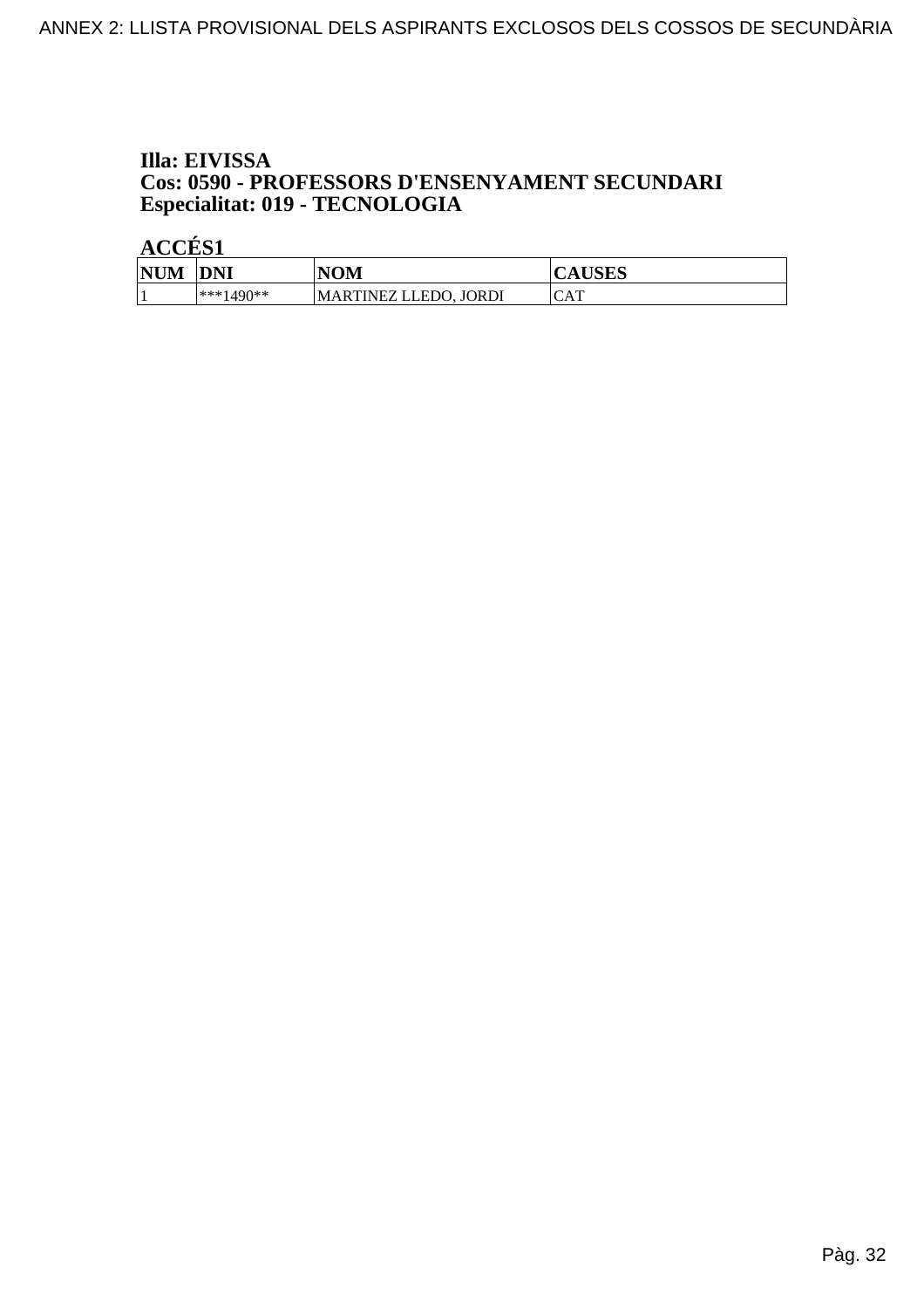#### **Illa: MALLORCA** Cos: 0590 - PROFESSORS D'ENSENYAMENT SECUNDARI Especialitat: 061 - ECONOMIA

| <b>NUM</b>     | DNI         | <b>NOM</b>                               | <b>CAUSES</b> |
|----------------|-------------|------------------------------------------|---------------|
|                | $***2881**$ | FERRER CID, ALEXANDRE                    | TIT           |
|                | ***8368**   | HERNANDEZ MEDINA, ESTHER                 | <b>ICAT</b>   |
|                | $***6718**$ | PLANELLS ROSSELLO, JOAN<br><b>ANTONI</b> | NJE           |
| $\overline{4}$ | ***4069**   | SALVADOR BENITO,<br><b>ALEJANDRO</b>     | <b>CAT</b>    |
| 5              | $***5235**$ | VALERO MAESTRO, MARIA<br>JOSE            | <b>CAT</b>    |
| 6              | $***7612**$ | VELLIBRE FERRER,<br><b>MARGARITA</b>     | CAT           |
|                | $***4151**$ | VIANA BONIFACIO, BORJA                   | NJE, TIT      |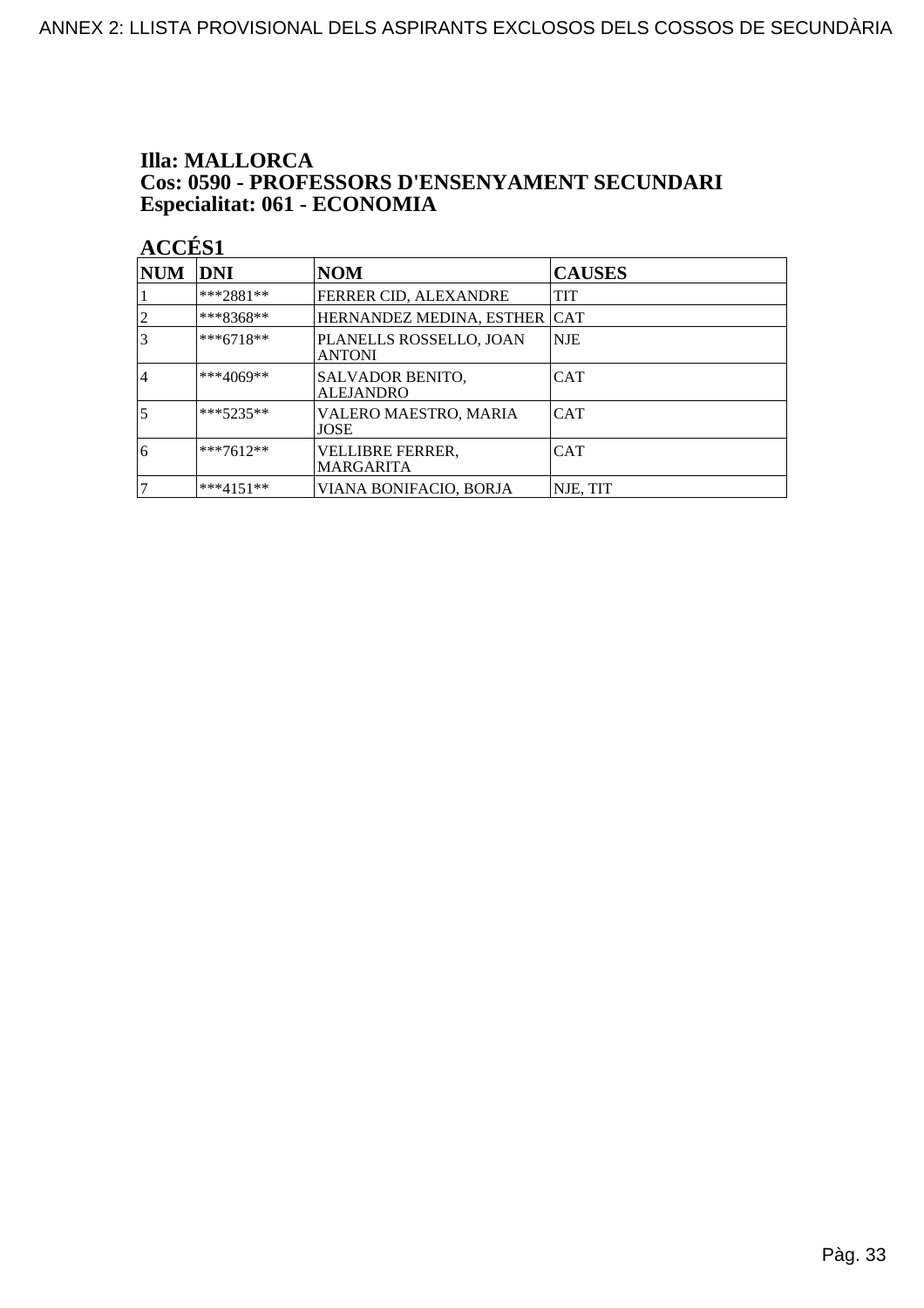### **Illa: MALLORCA Cos: 0590 - PROFESSORS D'ENSENYAMENT SECUNDARI<br>Especialitat: 101 - ADMINISTRACIÓ D'EMPRESES**

| NUM DNI |             | INOM                                  | <b>CAUSES</b>   |
|---------|-------------|---------------------------------------|-----------------|
|         | $**9385**$  | <b>ALCANTARA CALVO, ALBA</b><br>IGEMA | <b>NJE. TIT</b> |
|         | ***3718**   | <b>CANET ELENA, CARLOS</b>            | ICAT. NJE       |
|         | $***1143**$ | <b>CHAPA MADRID, JAVIER</b>           | <b>CAT</b>      |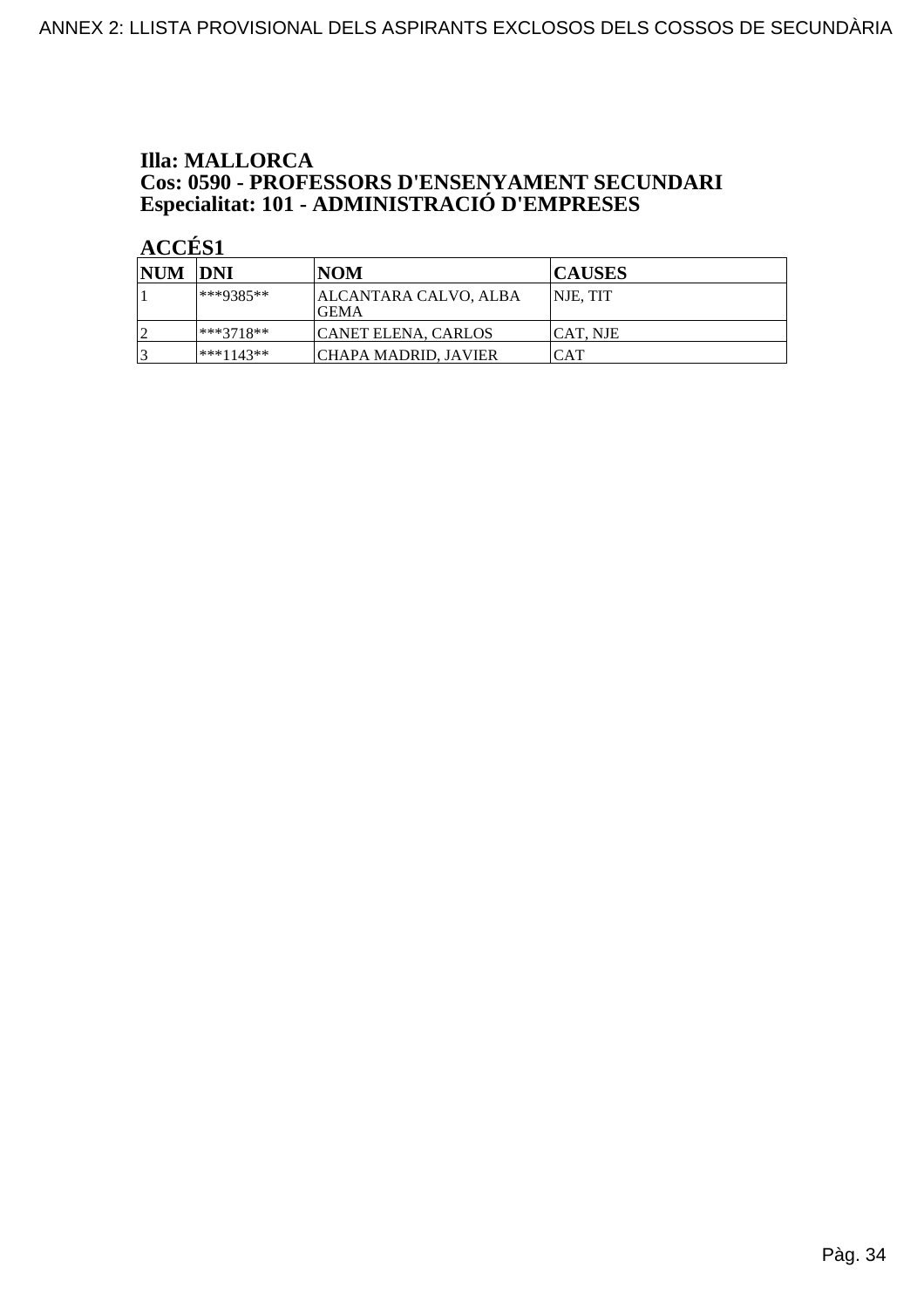### **Illa: MALLORCA Cos: 0590 - PROFESSORS D'ENSENYAMENT SECUNDARI<br>Especialitat: 107 - INFORMÀTICA**

| NUM DNI |              | <b>NOM</b>                                      | <b>CAUSES</b> |
|---------|--------------|-------------------------------------------------|---------------|
|         | $ ***0255**$ | MARTINEZ CANOVES, VICTOR   CAT<br><b>MANUEL</b> |               |
|         | $***9573**$  | VALERO MENACHO, SARA                            | CAT           |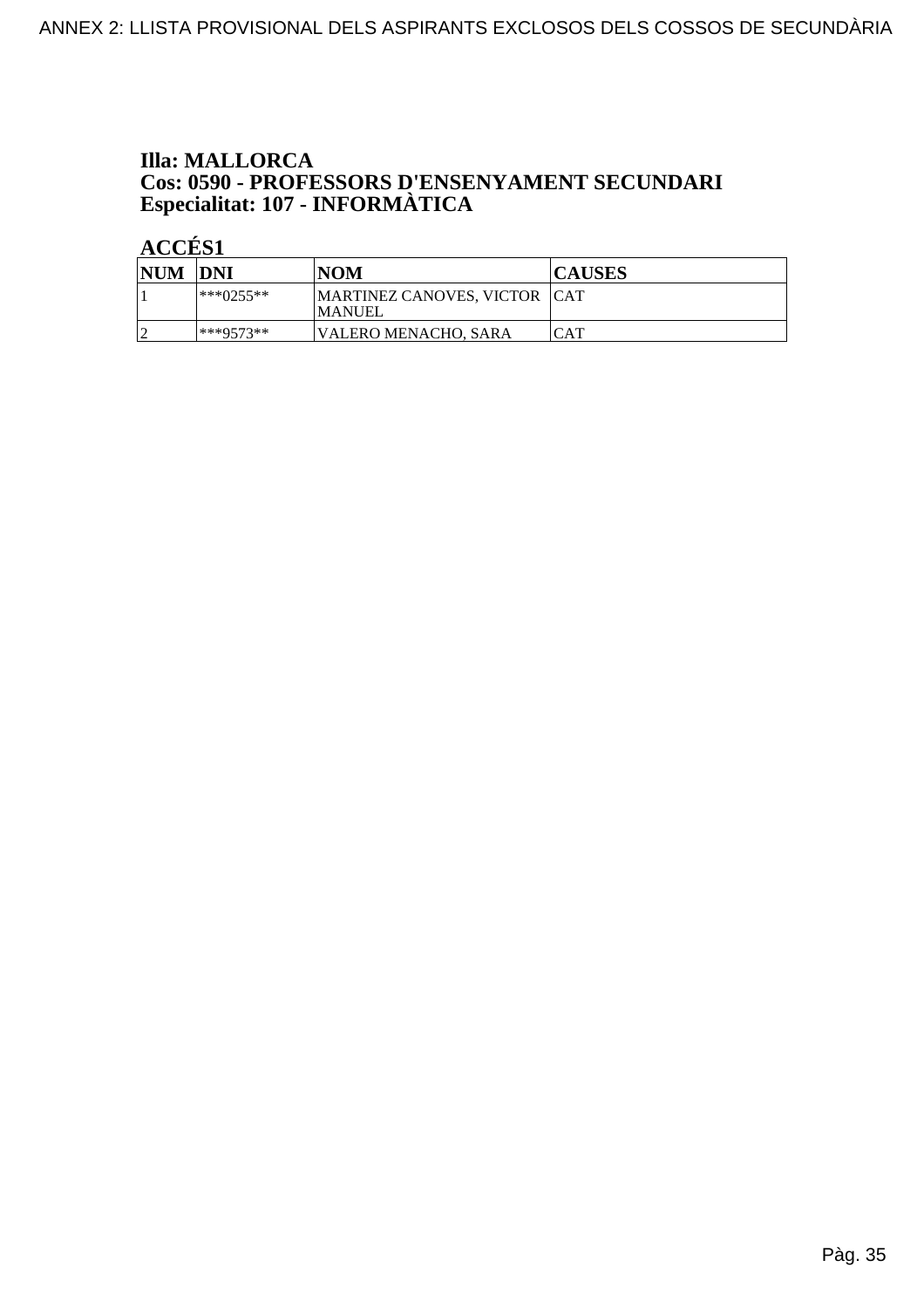### **Illa: MALLORCA Cos: 0590 - PROFESSORS D'ENSENYAMENT SECUNDARI<br>Especialitat: 107 - INFORMÀTICA**

| <b>NUM DNI</b> |             | NOM                                      | <b>CAUSES</b> |
|----------------|-------------|------------------------------------------|---------------|
|                | $***4421**$ | AGUILAR PASTOR, WALTER<br><b> MANUEL</b> | INDI          |
|                | ***4874**   | FERNANDEZ RIERA. MAXIMO                  | INDI          |
|                | $***0742**$ | GARRIDO COBO, JUAN                       | <b>NDI</b>    |
| <sub>1</sub> 4 | ***7908**   | GIL BENAGES, AGUSTIN                     | DIS, NJE      |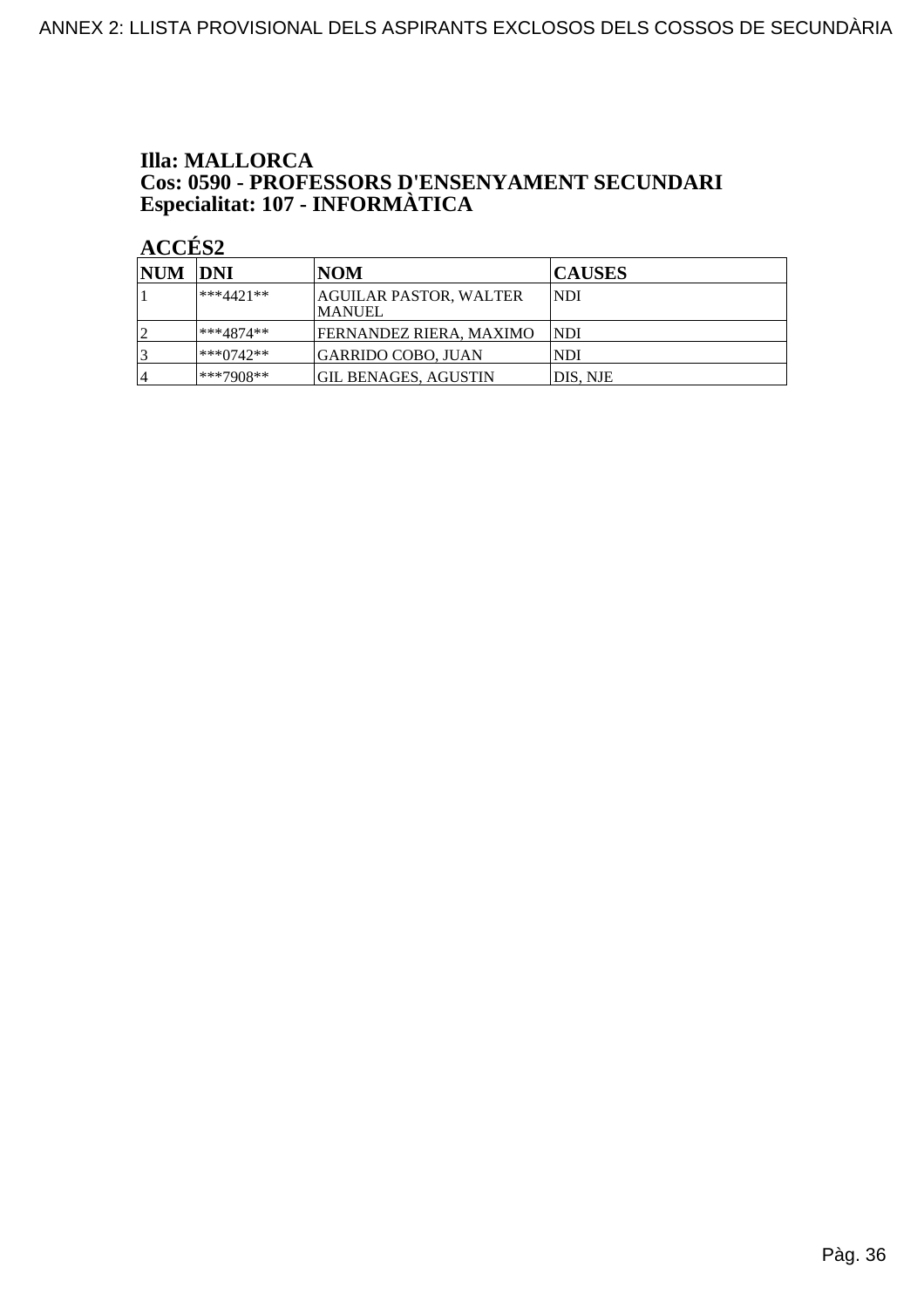#### **Illa: MENORCA** Cos: 0590 - PROFESSORS D'ENSENYAMENT SECUNDARI Especialitat: 107 - INFORMÀTICA

| <b>NUM</b> | <b>DNI</b>      | <b>NOM</b>                     | $T$ CITC $\sim$<br>AUSLS |
|------------|-----------------|--------------------------------|--------------------------|
|            | $*^{***}4031**$ | SALES BELTRAN.<br>RIC<br>CARDO | CAT                      |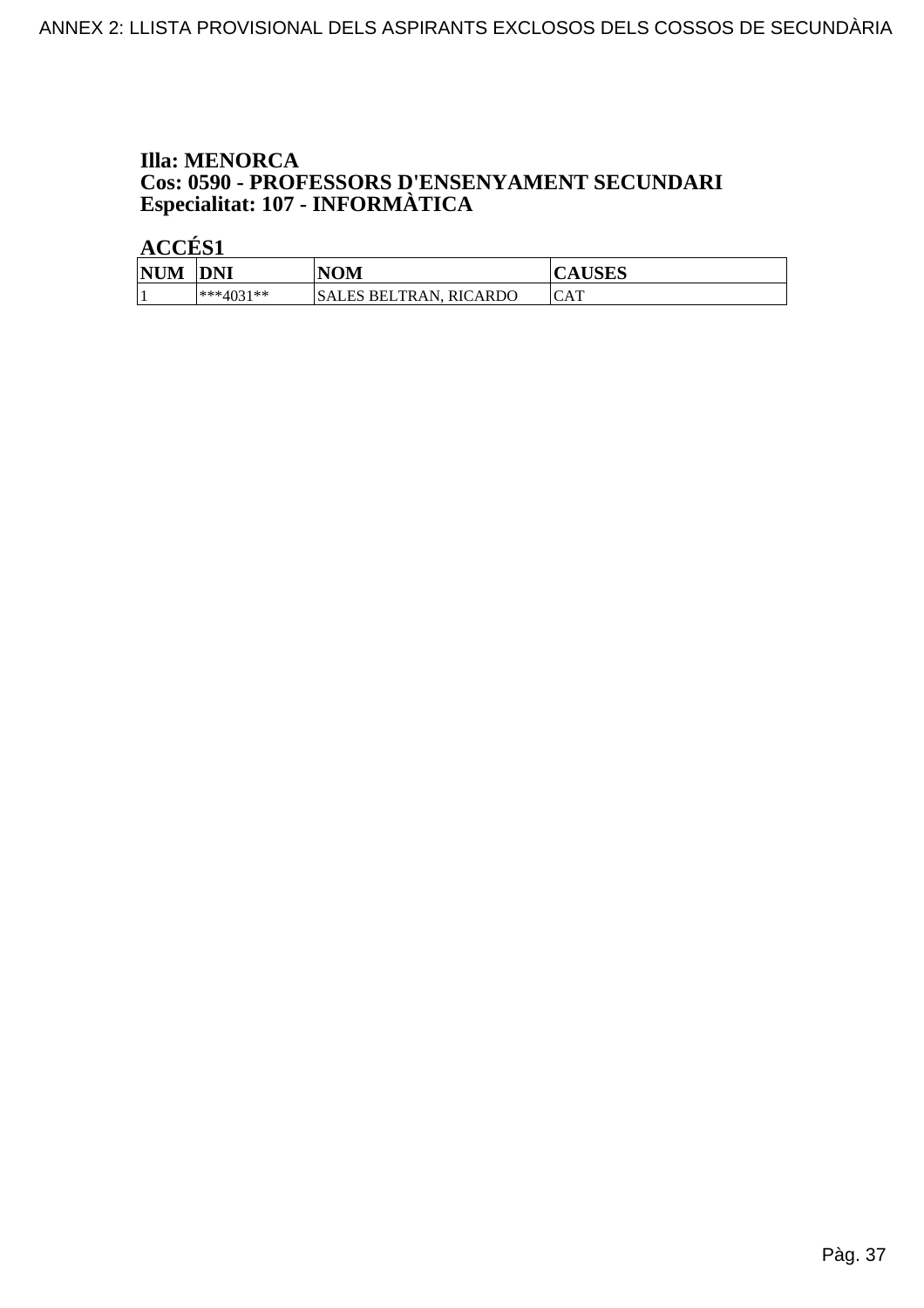### **Illa: MALLORCA Cos: 0590 - PROFESSORS D'ENSENYAMENT SECUNDARI<br>Especialitat: 108 - INTERVENCIÓ SOCIOCOMUNITÀRIA**

| NUM DNI |             | <b>NOM</b>                                  | <b>CAUSES</b> |
|---------|-------------|---------------------------------------------|---------------|
|         | $***5569**$ | <b>CARCEL LARA, MARIA</b><br><b>ANGELES</b> | ICAT. NJE     |
|         | ***5561**   | <b>GINER MAÑO, CAMILO</b>                   | ICAT. NJE     |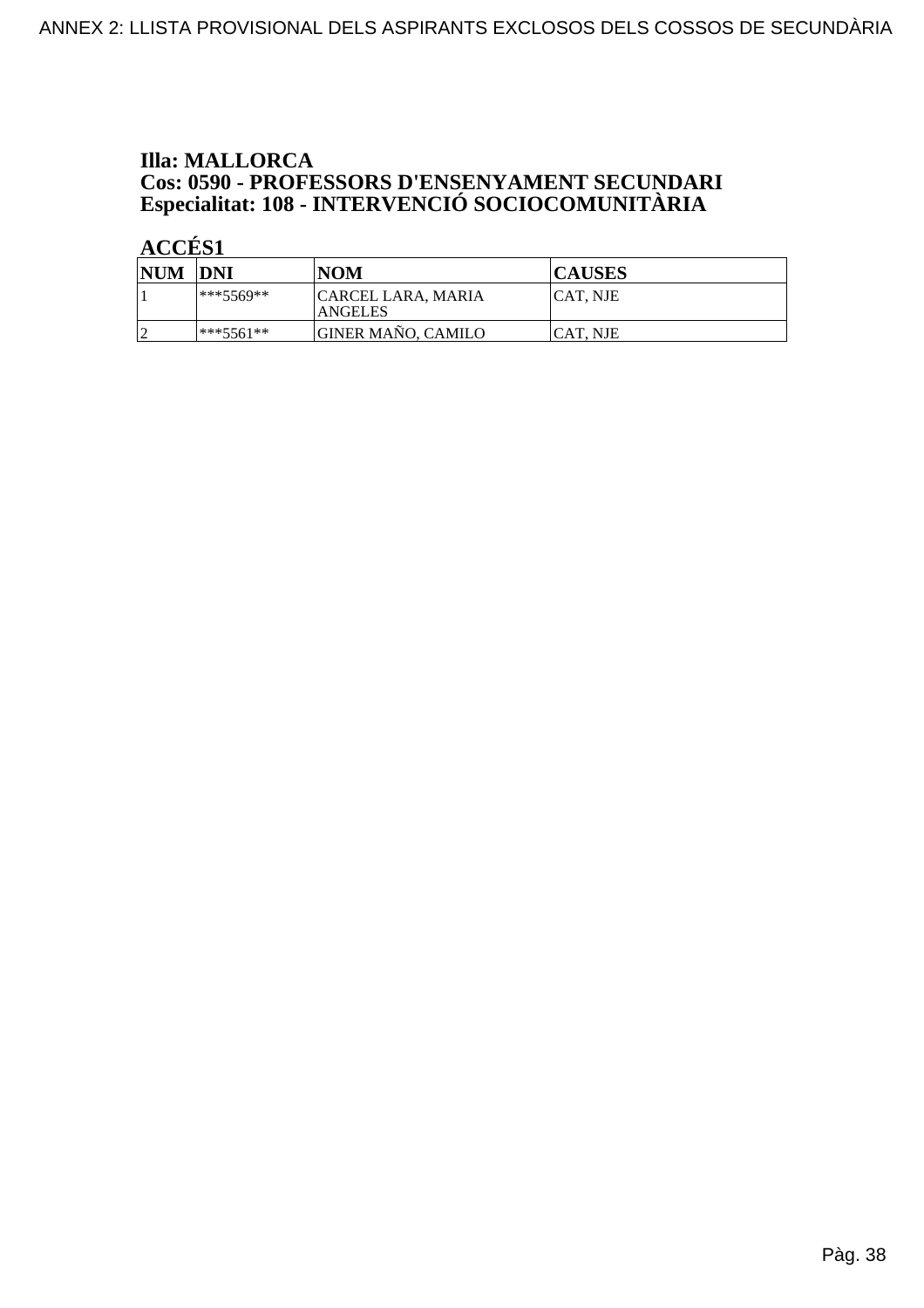### **Illa: MALLORCA Cos: 0590 - PROFESSORS D'ENSENYAMENT SECUNDARI<br>Especialitat: 124 - SISTEMES ELECTRÒNICS**

| <b>NUM</b> | <b>DNI</b>  | NOM                      | IICIDO<br><b>LAUSES</b> |
|------------|-------------|--------------------------|-------------------------|
|            | $***6162**$ | <b>M.CARMEN</b><br>JPEZ. | <b>NJE</b>              |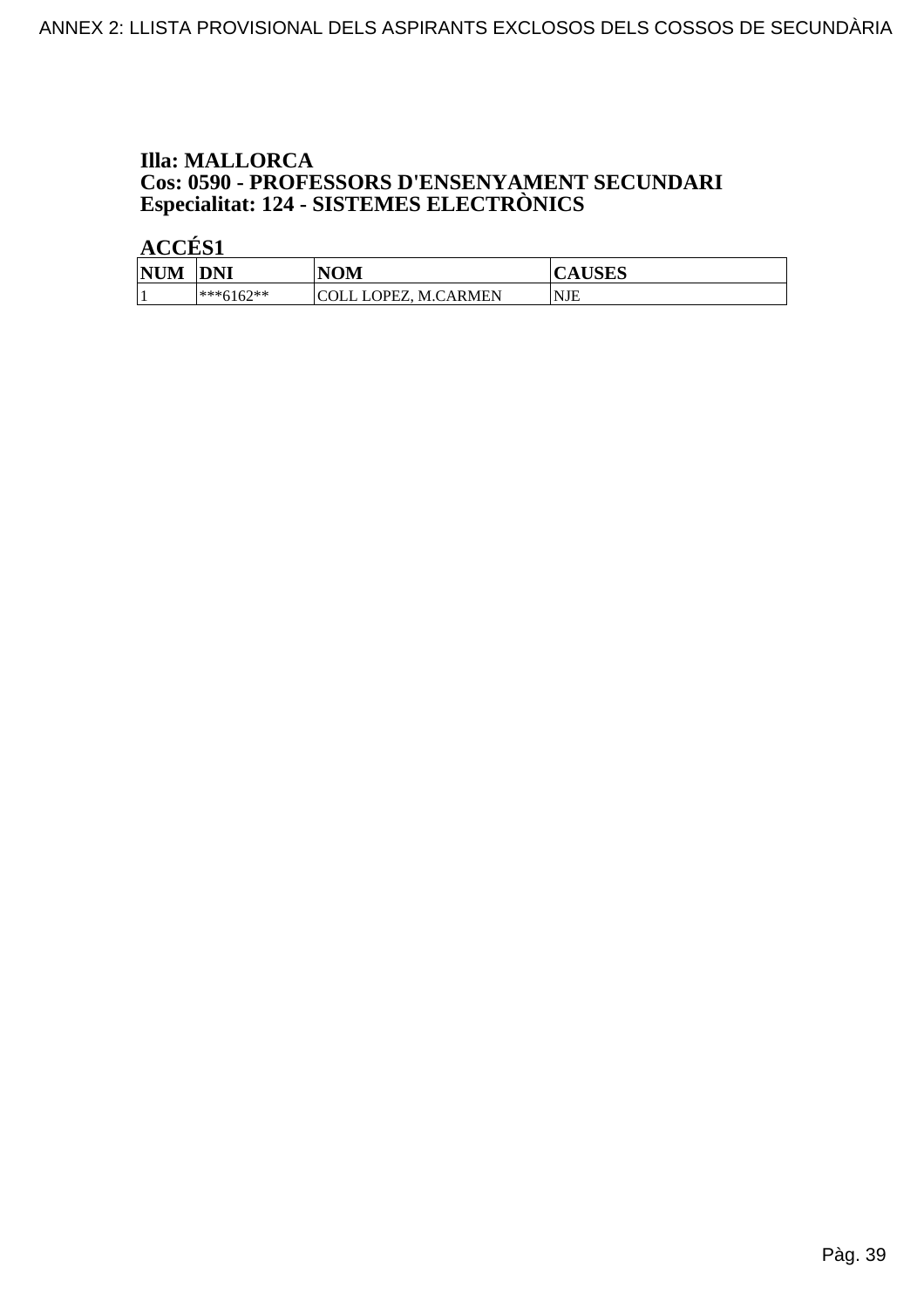#### **Illa: MALLORCA** Cos: 0591 - PROFESSORS TÈCNICS DE FORMACIÓ **PROFESSIONAL** Especialitat: 204 - FABRICACIÓ I INSTAL.LACIÓ DE FUSTERIA **I MOBLES**

| <b>NUM</b> | <b>DNI</b>   | <b>NOM</b>                  | <b>CAUSES</b>            |
|------------|--------------|-----------------------------|--------------------------|
|            | $ ***1708**$ | IIBERNON DURAN.<br>. MARCOS | <b>NDI</b><br><b>CAT</b> |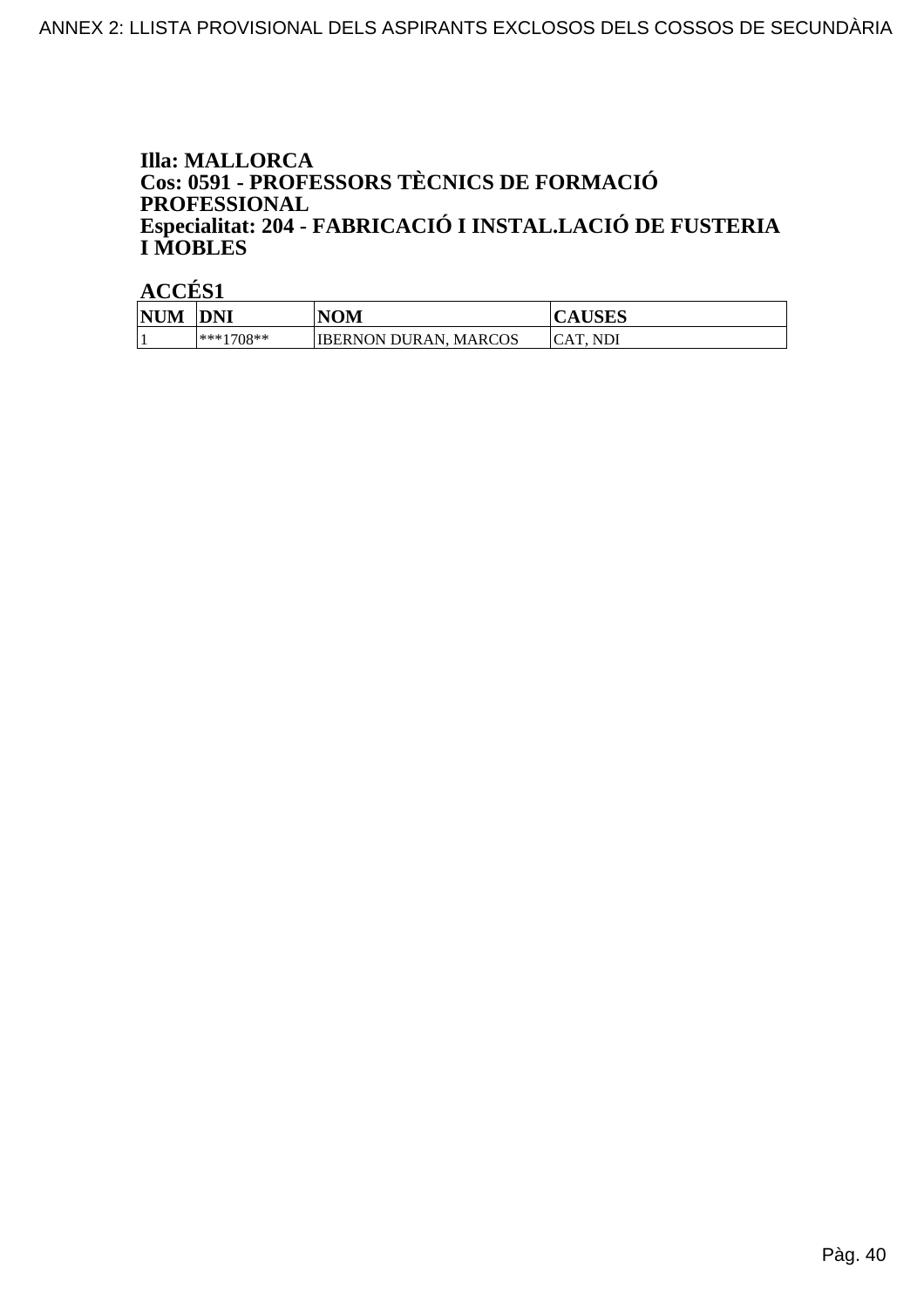#### **Illa: MALLORCA** Cos: 0591 - PROFESSORS TÈCNICS DE FORMACIÓ PROFESSIONAL **Especialitat: 209 - MANTENIMENT DE VEHICLES**

| <b>NUM</b> | DNI       | NOM                     | AUSLS      |
|------------|-----------|-------------------------|------------|
|            | ***9548** | JOSE<br>PIOUERAS MARIN. | <b>CAT</b> |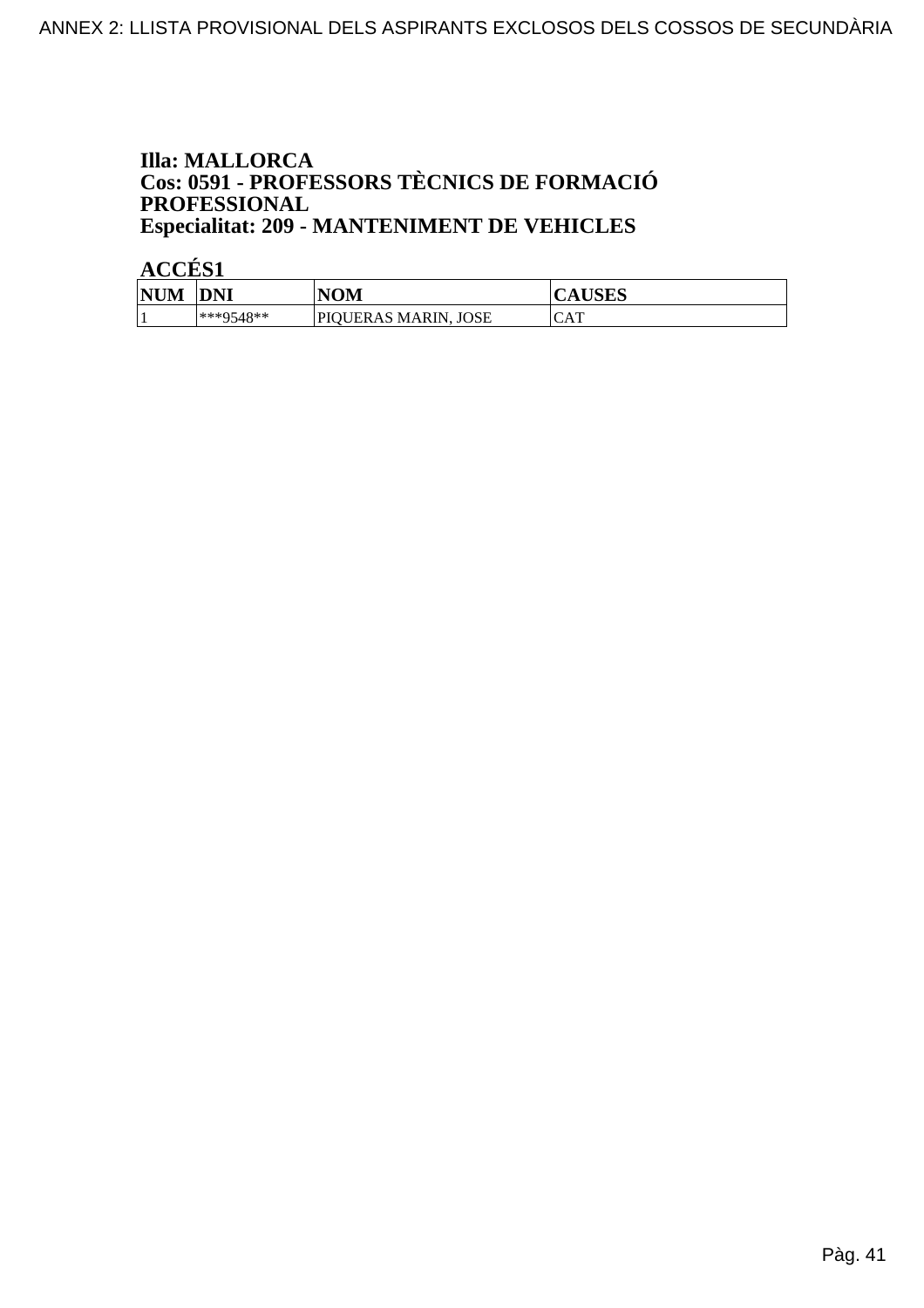#### **Illa: MENORCA** Cos: 0591 - PROFESSORS TÈCNICS DE FORMACIÓ PROFESSIONAL **Especialitat: 209 - MANTENIMENT DE VEHICLES**

| <b>NUM</b> | DNI       | VOM                          | LIGEC<br>Δ<br>$\sim$ $\sim$ $\sim$ $\sim$ $\sim$ $\sim$ $\sim$ |
|------------|-----------|------------------------------|----------------------------------------------------------------|
|            | ***3873** | . RAMON<br>ΆN<br>-MARTIN JU. | CAP                                                            |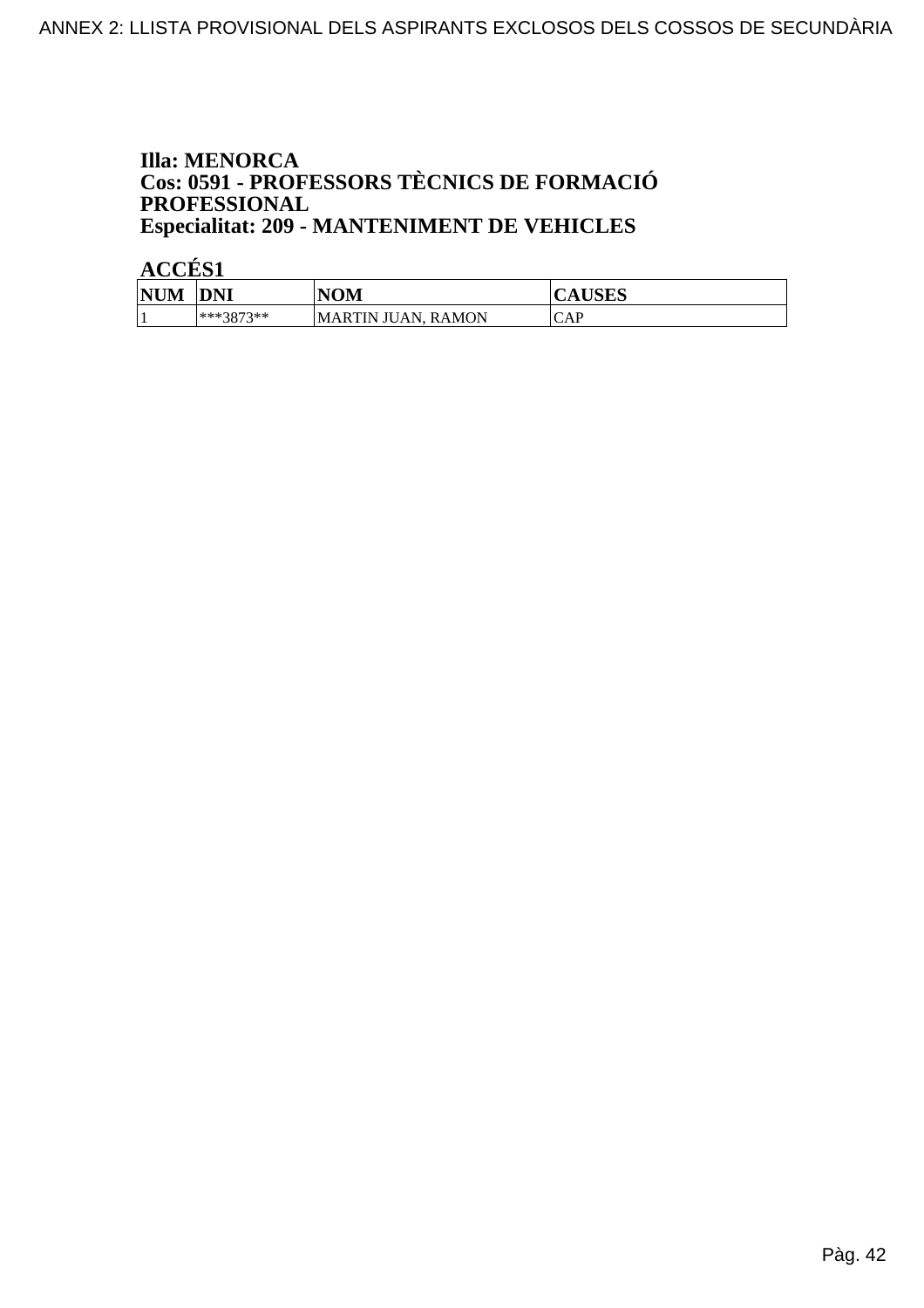#### **Illa: MALLORCA Cos: 0591 - PROFESSORS TÈCNICS DE FORMACIÓ<br>PROFESSIONAL** Especialitat: 218 - PERRUQUERIA

| NUM            | <b>DNI</b>  | <b>NOM</b>                                      | <b>CAUSES</b> |
|----------------|-------------|-------------------------------------------------|---------------|
|                | ***5331**   | <b>ESCUDERO TRUJILLO,</b><br><b>CRISTINA</b>    | CAT, NJE      |
|                | ***3970**   | PLANIOL SERVERA, VICTORIA   CAP, CAT, TIT<br>M  |               |
|                | $***7710**$ | <b>SANCHEZ GARCIA, MARIA</b><br><b>ASUNCION</b> | CAT, NJE      |
| $\overline{4}$ | $***2613**$ | <b>SANSO FUSTER, CATALINA</b><br><b>ANTON</b>   | <b>NJE</b>    |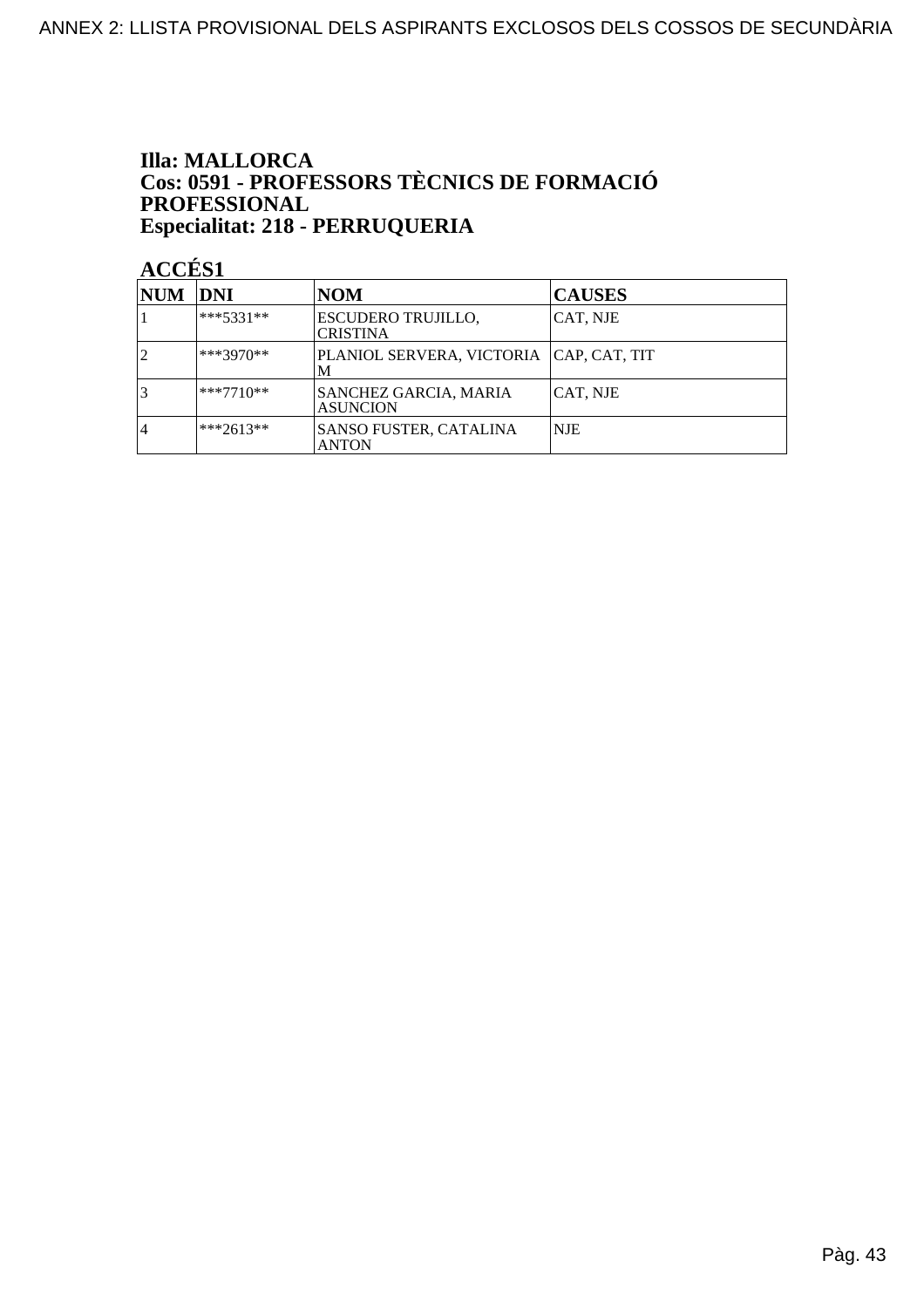#### **Illa: MALLORCA** Cos: 0591 - PROFESSORS TÈCNICS DE FORMACIÓ **PROFESSIONAL** Especialitat: 220 - PROCEDIMENTS SANITARIS I **ASSISTENCIALS**

| <b>NUM</b> | <b>DNI</b>  | NOM                      | <b>CAUSES</b> |
|------------|-------------|--------------------------|---------------|
|            | ***9390**   | MARTI GAMERO. ANA ISABEL | <b>ICAT</b>   |
|            | $***7356**$ | ITARI ANTON. MOISES      | ICAT. NJE     |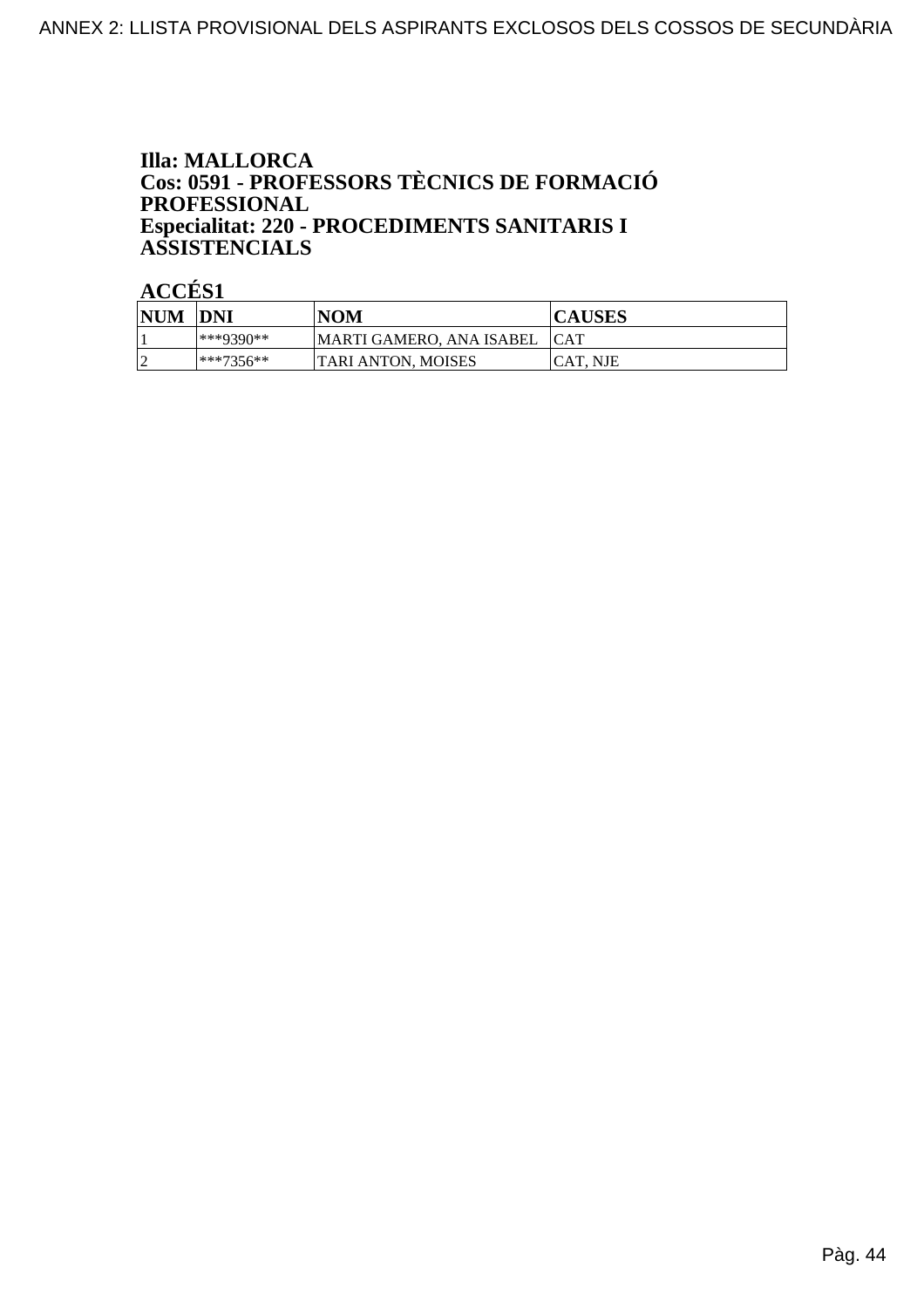#### **Illa: MALLORCA** Cos: 0591 - PROFESSORS TÈCNICS DE FORMACIÓ PROFESSIONAL Especialitat: 222 - PROCESSOS DE GESTIÓ ADMINISTRATIVA

| <b>NUM DNI</b> |                | NOM                      | <b>CAUSES</b> |
|----------------|----------------|--------------------------|---------------|
|                | $**7429**$     | ARNAU BERCH, CRISTINA    | NDI           |
|                | $*^{**0669**}$ | CAMPS CARDONA, NURIA     | NJE           |
|                | $*$ **3030**   | GARCIA MUÑOZ, ANA ISABEL | ICAT. NJE     |
|                | $**2425**$     | PONS NOGUERA, AINA       | <b>NJE</b>    |
|                | ***0631**      | RAMIS FERRER, CATALINA   | NJE           |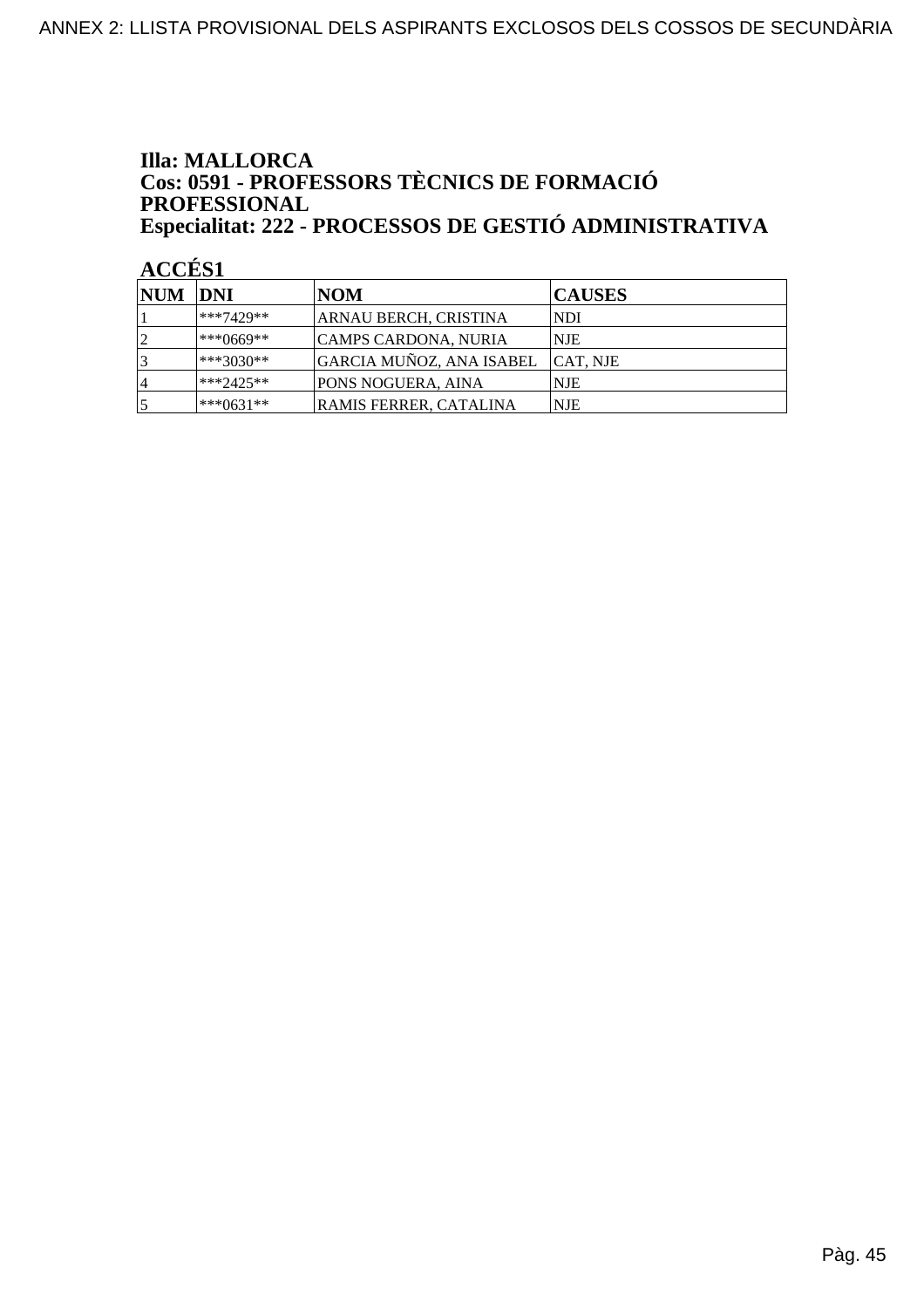#### **Illa: MALLORCA** Cos: 0591 - PROFESSORS TÈCNICS DE FORMACIÓ **PROFESSIONAL** Especialitat: 225 - SERVEIS A LA COMUNITAT

| <b>NUM DNI</b> |             | <b>NOM</b>                       | <b>CAUSES</b> |
|----------------|-------------|----------------------------------|---------------|
|                | $***1151**$ | HERNANDEZ VINENT,<br>IMARGARITA  | NDI           |
|                | $***3715**$ | LLOBERA SAEZ,<br>IMARIAESPERANZA | <b>NJE</b>    |
|                | ***3835**   | PALACIO SESE, MARIA PILAR        | ICAT          |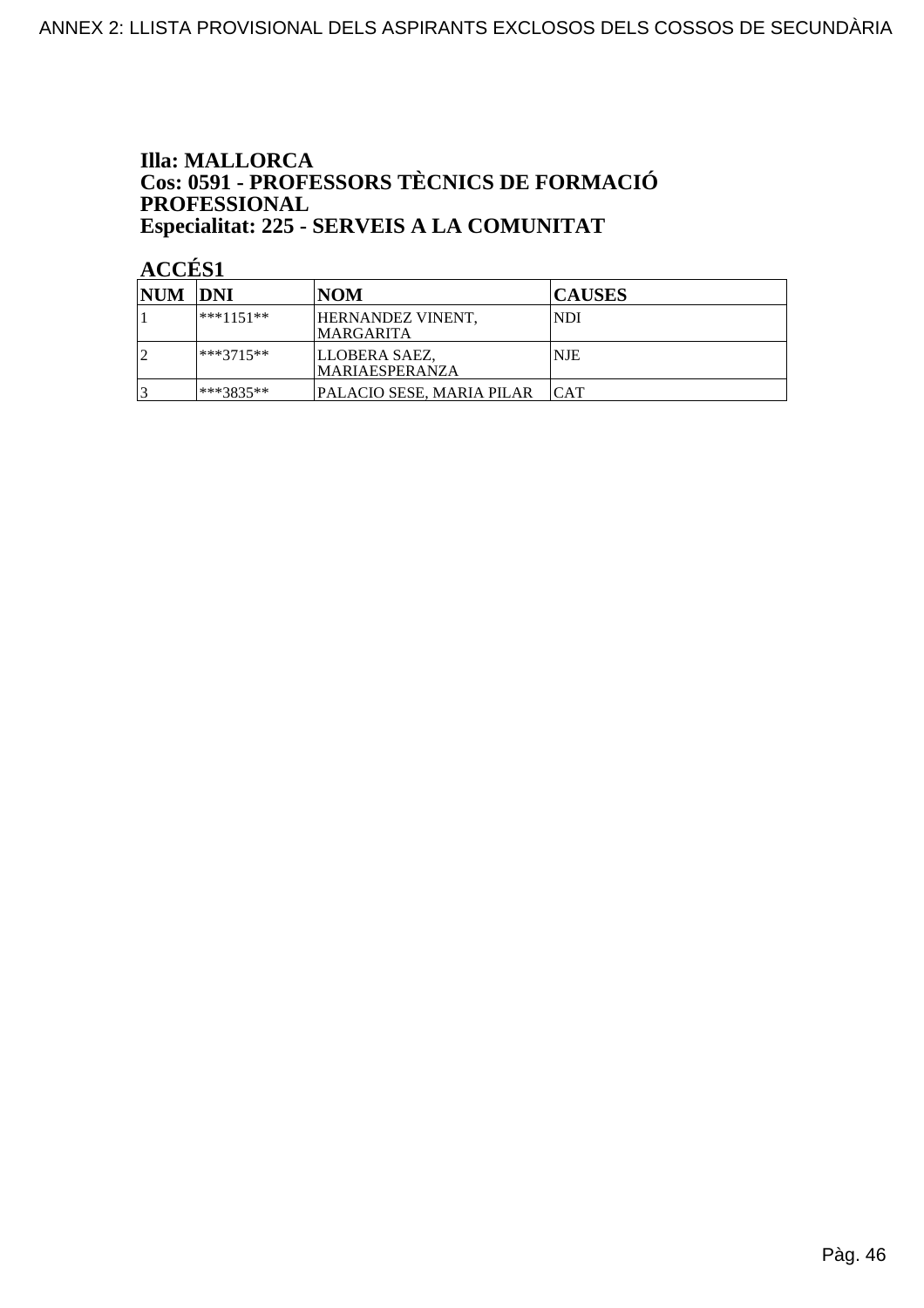#### **Illa: MALLORCA** Cos: 0591 - PROFESSORS TÈCNICS DE FORMACIÓ **PROFESSIONAL** Especialitat: 227 - SISTEMES I APLICACIONS<br>INFORMÀTIQUES

| <b>NUM</b> | <b>DNI</b> | NOM                          | <b>CAUSES</b> |
|------------|------------|------------------------------|---------------|
|            | ***0137**  | <b>CAMPS CABRERA, CARLOS</b> | TIT           |
|            | ***4304**  | IMORALES DIAZ. MANUEL        | INDI. NJE     |
|            | ***4793**  | MOROÑO MARTINEZ, DANIEL      | <b>ICAT</b>   |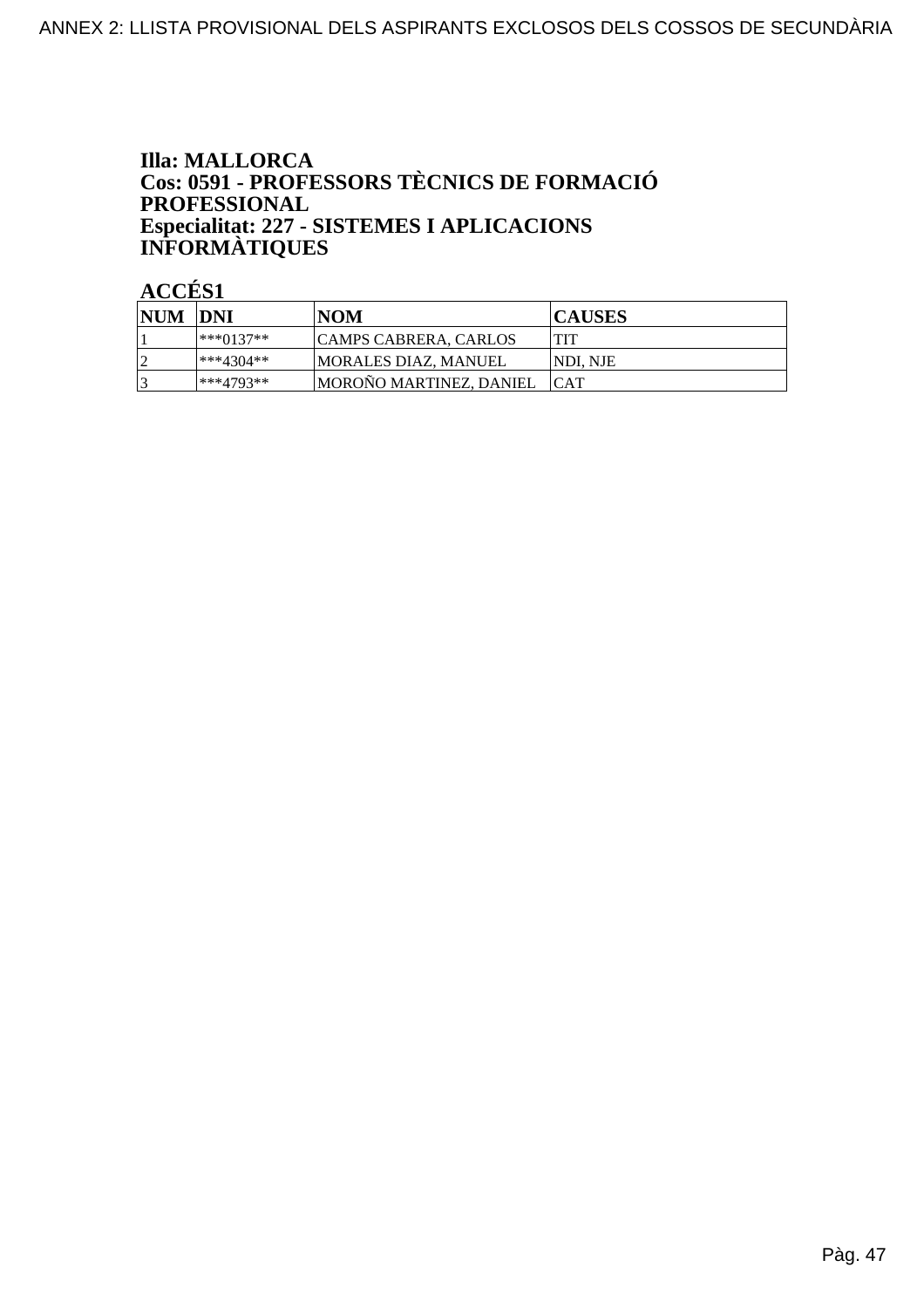### **Illa: MALLORCA** Cos: 0592 - PROFESSORS D'ESCOLES OFICIALS D'IDIOMES<br>Especialitat: 011 - ANGLÈS

| NUM DNI         |              | <b>NOM</b>                           | <b>CAUSES</b> |
|-----------------|--------------|--------------------------------------|---------------|
|                 | $***7411**$  | BAUZA PICO, SILVIA                   | <b>TIT</b>    |
| $\overline{2}$  | $ ***1010**$ | <b>FARR GINN, SERENA</b>             | <b>NEU</b>    |
| $\vert 3 \vert$ | $**4226**$   | LLABRES FUENTES, LAURA               | ICAT          |
| 14              | $***2783**$  | MARTINEZ VIRGOS,<br><b>IMERCEDES</b> | <b>TIT</b>    |
| 5               | ***9779**    | MICO SOUSA, ALEIXANDRE               | <b>CAT</b>    |